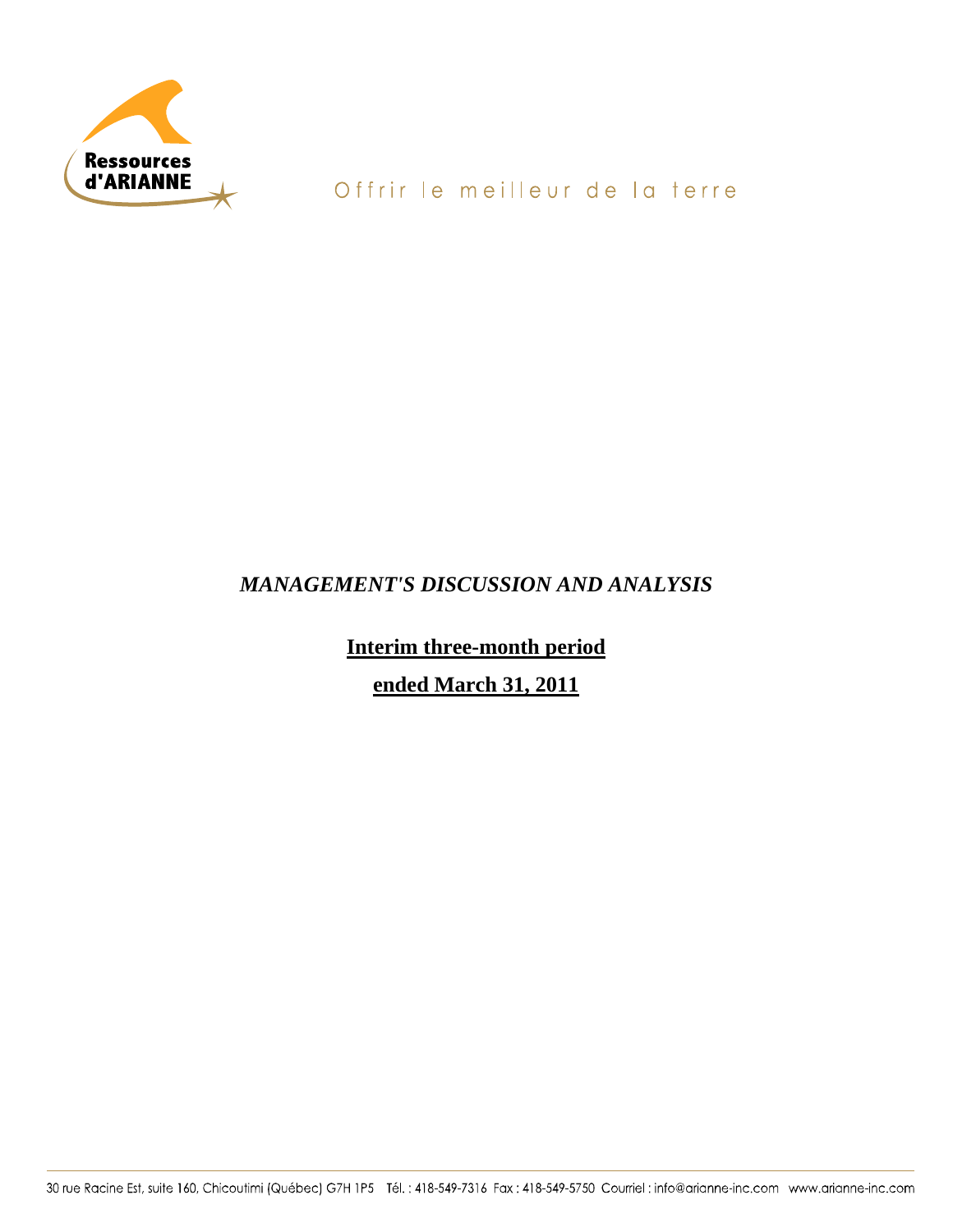# **POINT OF VIEW OF MANAGEMENT**

This Management's Discussion and Analysis explains the financial results from the management's point of view. It presents an analysis of the financial position and the future prospects for Arianne Resources Inc. (the Company) for the period ended March 31, 2011. This report constitutes both a complement and a supplement to our financial statements. It should be read in conjunction with the annual audited financial statements.

The working currency of the Company is expressed in Canadian dollars. At present, the working currency has no impact on the Company's cash flows, risk profile, and exposure to economic risks.

# **PROSPECTIVE STATEMENTS**

This MD&A contains information on past performance and outlooks for the future. Prospective statements related to financial information are based on a number of factors and are subject to risks and uncertainties. Future activities are influenced by the volatility of global financial markets, risks related to the mining industry, mineral resource estimates, and the Company's ability to obtain public financing. Please note that actual results may differ from prospective information.

# **CORE ACTIVITIES AND MAIN SECTORS**

The Company's core activities consist in the acquisition, exploration, appraisal, development and, as the case may be, mining of mining properties. The Company is the beneficial owner or has an option to acquire various mining properties, mostly located in Québec but also in Mexico. Mineral exploration and development of mining properties constitute its main activities. It is called upon to execute various agreements inherent to the mining industry, namely acquisition agreements or options to acquire mining rights and joint venture agreements.

Arianne Resources Inc. is a mineral exploration company based in Québec and established in 1997. The Company, incorporated under Part 1A of the Companies Act of Québec, is the result of a merger between Les Ressources d'Arianne Inc. and Minerais Bruneau Inc., subsequent to a reverse takeover that took place on February 27, 2003. The Company's shares were registered, from that date until early July 2009, on the TSX Venture Exchange, under ticker symbol «DAR».

Under a special resolution voted by shareholders on June 11, 2009, the Company consolidated its share capital on the basis of five former shares for one new share. The corporate name of the Company was not modified, but on July 2, 2009, the TSX Venture Exchange announced that Arianne Resources Inc., formerly traded under symbol DAR, would change its ticker symbol and from now on would be referred to under «DAN».

The share capital consists of an unlimited number of common shares without par value. As at March 31, 2011, 54.75 million common shares are outstanding.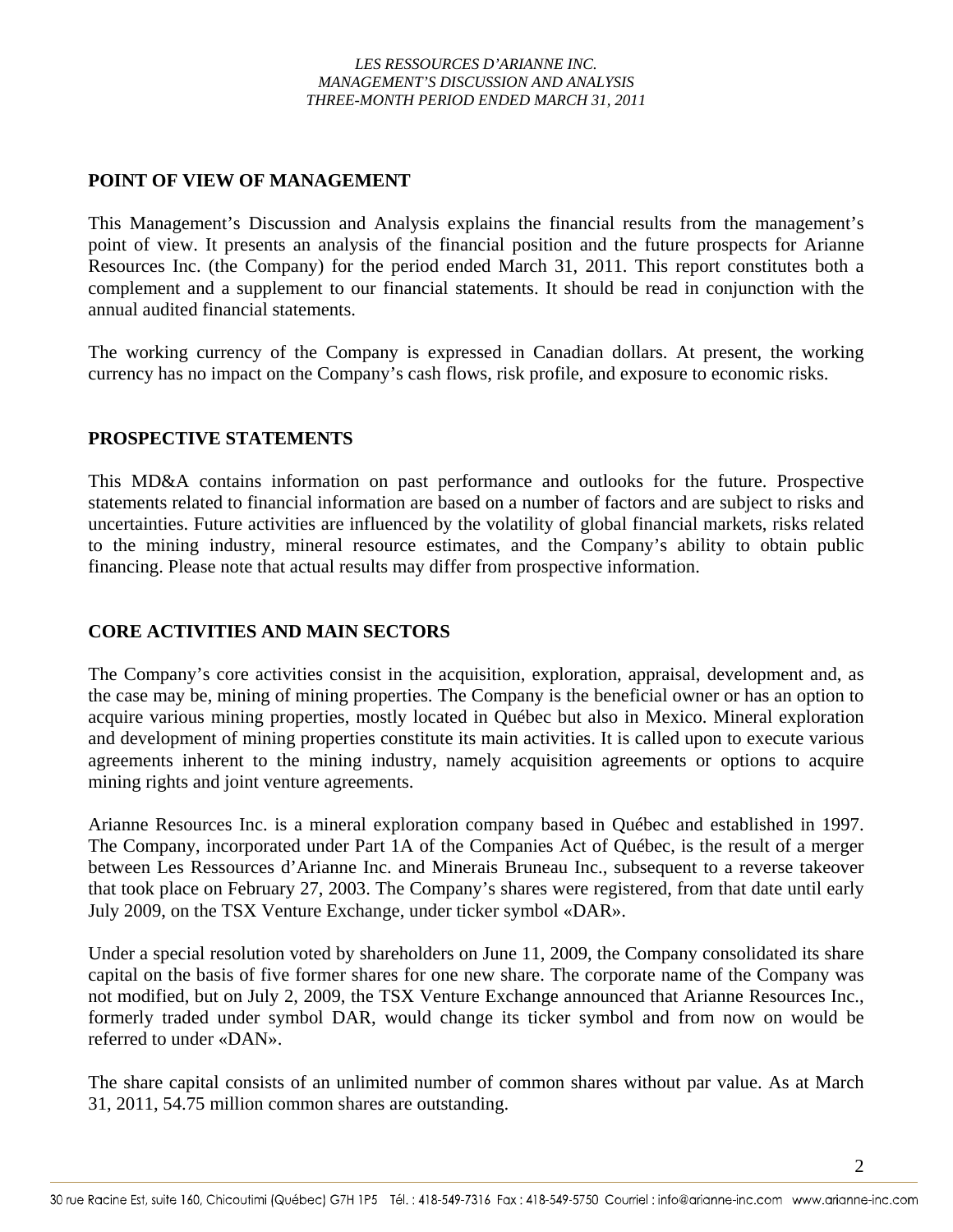# **IMPORTANT TRENDS AND FACTORS**

### - **Public Relations and Company Visibility**

Within the scope of its "Investor Relations" policy, Arianne took part in the Vancouver Resource Investment Conference, held in Vancouver on January 23 and 24, and the *Carrefour des Sciences de la Terre*, which took place at the Université du Québec à Chicoutimi (UQAC) last April 5, 6 and 7.

Several meetings took place with representatives from the UQAC Chair on Eco-Advising, to prepare public consultations with local communities concerning the development of the Lac à Paul phosphorustitanium project. These meetings are planned for the early summer.

### - **Research and Development**

The results of research conducted within the scope of the development of the Lac à Paul phosphorustitanium project, in cooperation with Photonic Knowledge Inc., are pending. They should be made public and released over the next six months.

The results are expected to help us better understand phosphorus enrichment in this deposit and thus develop a more effective mining plan for the future open pit mine. We anticipate the results will have a direct impact on the start-up of production and on the payback period.

# - **International Trends and Highlights**

In the second half of 2010, prices for grains and other basic food commodities (coffee, sugar) increased dramatically. These increases are in large part due to extreme weather conditions and more recently, to rising oil prices.

The early part of 2011 continued along the same trend. Food commodity price indices calculated by the FAO (Food and Agriculture Organization of the United Nations) are now higher than during the 2008 food crisis.

The rising price of food products has a direct impact on the market for fertilizers. Following the drop experienced as a result of the 2008 economic crisis, prices have been steadily increasing since the start of 2010. Evidence suggests that this upward trend should continue over the course of 2011 and in years to come.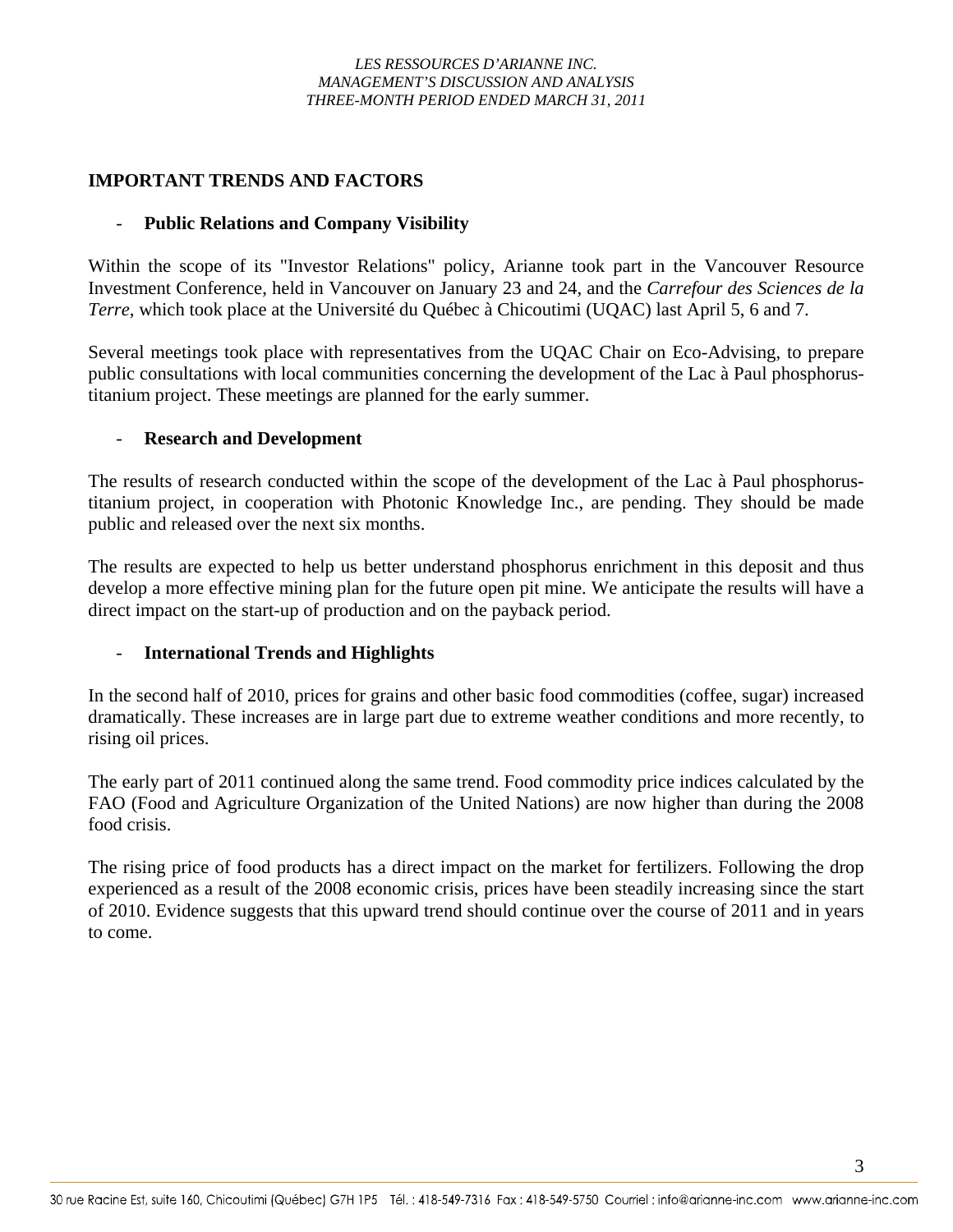



Sources : http://www.fao.org/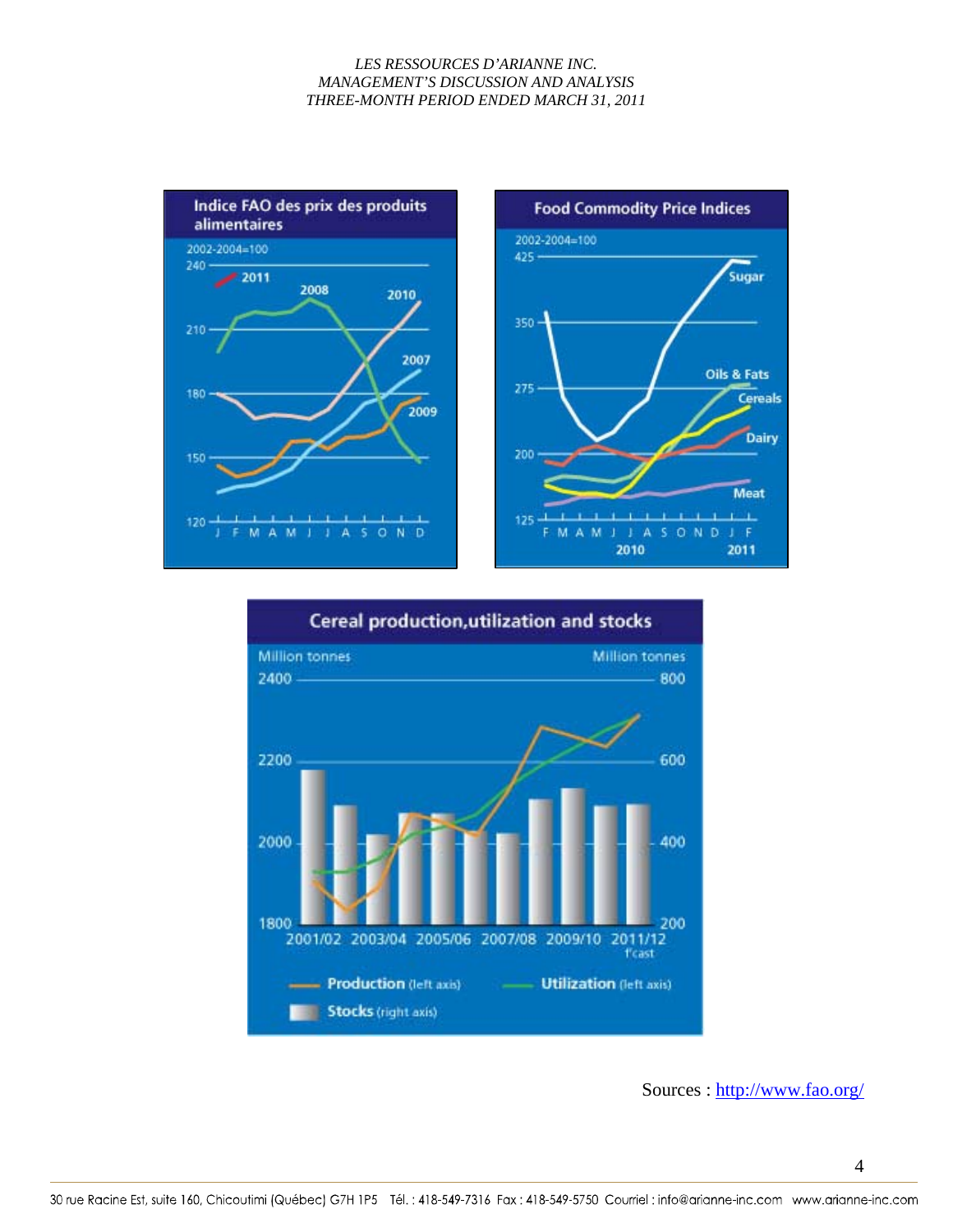### **DESCRIPTION OF PROJECTS AND EXPLORATION AND DEVELOPMENT WORK**

Only active projects, where exploration or development work was carried out over the first quarter 2011 are discussed in this report. All projects included in the Company's portfolio are listed in the following table:

| <b>Canada</b>                           | <b>Secteur/Area</b>                   | <b>Province</b> | Substance/<br><b>Commodity</b> | <b>Nbre</b><br>de<br>claims | Intérêt/Interest                                                            |
|-----------------------------------------|---------------------------------------|-----------------|--------------------------------|-----------------------------|-----------------------------------------------------------------------------|
| <b>PROPRIÉTÉS/</b><br><b>PROPERTIES</b> |                                       |                 |                                |                             |                                                                             |
| Opinaca                                 | <b>Baie James</b><br><b>James Bay</b> | Québec          | Au                             | <b>165</b>                  | 100 % Ressources d'Arianne                                                  |
| Lac H                                   | <b>Baie James</b><br>James Bay        | Québec          | Au-Cu-Zn-Ni                    | 69                          | 50 % Arianne - 50 % Soquem                                                  |
| <b>Black Dog</b>                        | <b>Baie James</b><br>James Bay        | Québec          | Au                             | 23                          | 100 % Ressources d'Arianne                                                  |
| Wabamisk                                | <b>Baie James</b><br>James Bay        | Québec          | Au                             | 45                          | 100 % Ressources d'Arianne                                                  |
| Komo                                    | <b>Baie James</b><br>James Bay        | Québec          | Au                             | 139                         | 100 % Ressources d'Arianne<br>25 claims sous option par<br>Lithium One Inc. |
| Penaroya                                | Nord de L'Abitibi<br>North of Abitibi | Québec          | Au-Cu-Zn-Ni                    | 6                           | 100 % Ressources d'Arianne                                                  |
| <b>Brouillan Ouest</b>                  | Nord de L'Abitibi<br>North of Abitibi | Québec          | Au-Cu-Zn-Ni                    | 15                          | 100 % Ressources d'Arianne<br>Mis sous option par NQ<br>Exploration         |
| $R-14$                                  | Chibougamau                           | Québec          | Au                             | 78                          | 100 % Ressources d'Arianne                                                  |
| Chico                                   | Chibougamau                           | Québec          | Au                             | 6                           | 100 % Ressources d'Arianne                                                  |
| Héva Ouest                              | Abitibi                               | Québec          | Au                             | $\overline{4}$              | 100 % Ressources d'Arianne                                                  |
| Héva Est                                | Abitibi                               | Québec          | Au                             | 25                          | 100 % Ressources d'Arianne                                                  |
| Mirepoix                                | Saguenay-Lac-Saint-<br>Jean           | Québec          | Phosphore-<br>Titane           | 30                          | 100 % Ressources d'Arianne                                                  |
| DÉPÔTS/<br><b>DEPOSITS</b>              |                                       |                 |                                |                             |                                                                             |
| Lac à Paul                              | <b>Saguenay-Lac-Saint-</b><br>Jean    | Québec          | Titane-<br><b>Apatite</b>      | 451                         | 100 % Ressources d'Arianne                                                  |
| Dulain                                  | Saguenay-Lac-Saint-<br>Jean           | Québec          | Marbre Blanc                   | $\overline{7}$              | 100 % Ressources d'Arianne                                                  |
| Boileau                                 | Saguenay-Lac-Saint-<br>Jean           | Québec          | Quartzite                      | $\overline{4}$              | 100 % Ressources d'Arianne                                                  |
| Moly Hill                               | Abitibi                               | Québec          | Molybdène                      | $\overline{4}$              | 100 % Ressources d'Arianne                                                  |

| <b>Mexique/Mexico</b> | <b>Etat/State</b> | Substance/<br><b>Commodity</b> | Intérêt/Interest                                    |
|-----------------------|-------------------|--------------------------------|-----------------------------------------------------|
| <b>El Rey</b>         | Sinaloa           | Au, Ag                         | Option pour acquérir 100%<br>Option to acquire 100% |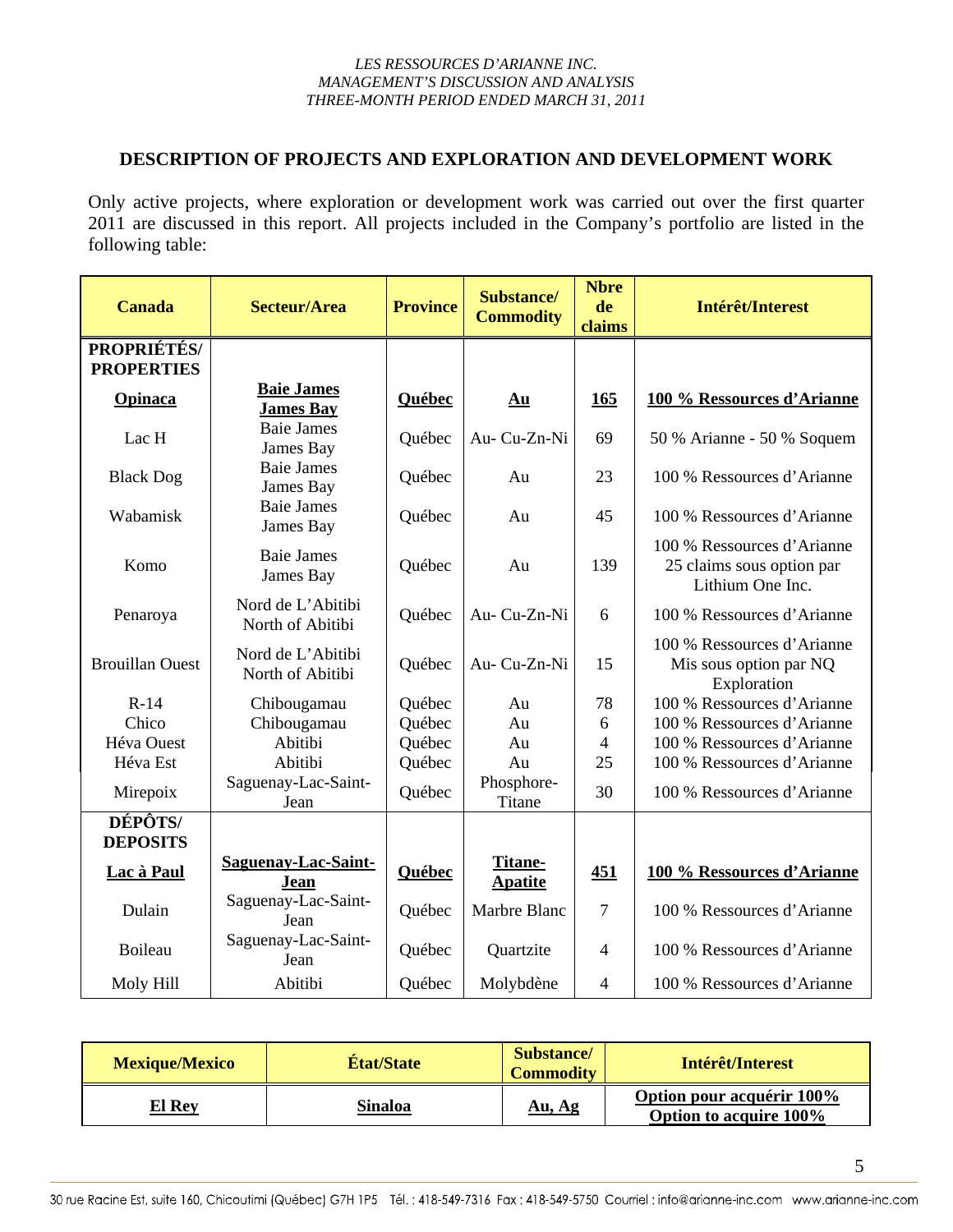The Company has interests in precious metals (including gold and silver) and industrial minerals. The flagship project for industrial minerals is the Lac à Paul phosphorus-titanium (apatite/ilmenite) deposits located north of the Saguenay–Lac-Saint-Jean region, Québec, Canada.

Important projects for precious metals include the El Rey gold-silver project located in Sinaloa State, Mexico, and gold and/or base metal projects in the James Bay region, where properties held by Arianne (Opinaca, Lac H, Black Dog, Wabamisk, Komo) are located in areas to the south and west of Opinaca Reservoir, Québec, Canada.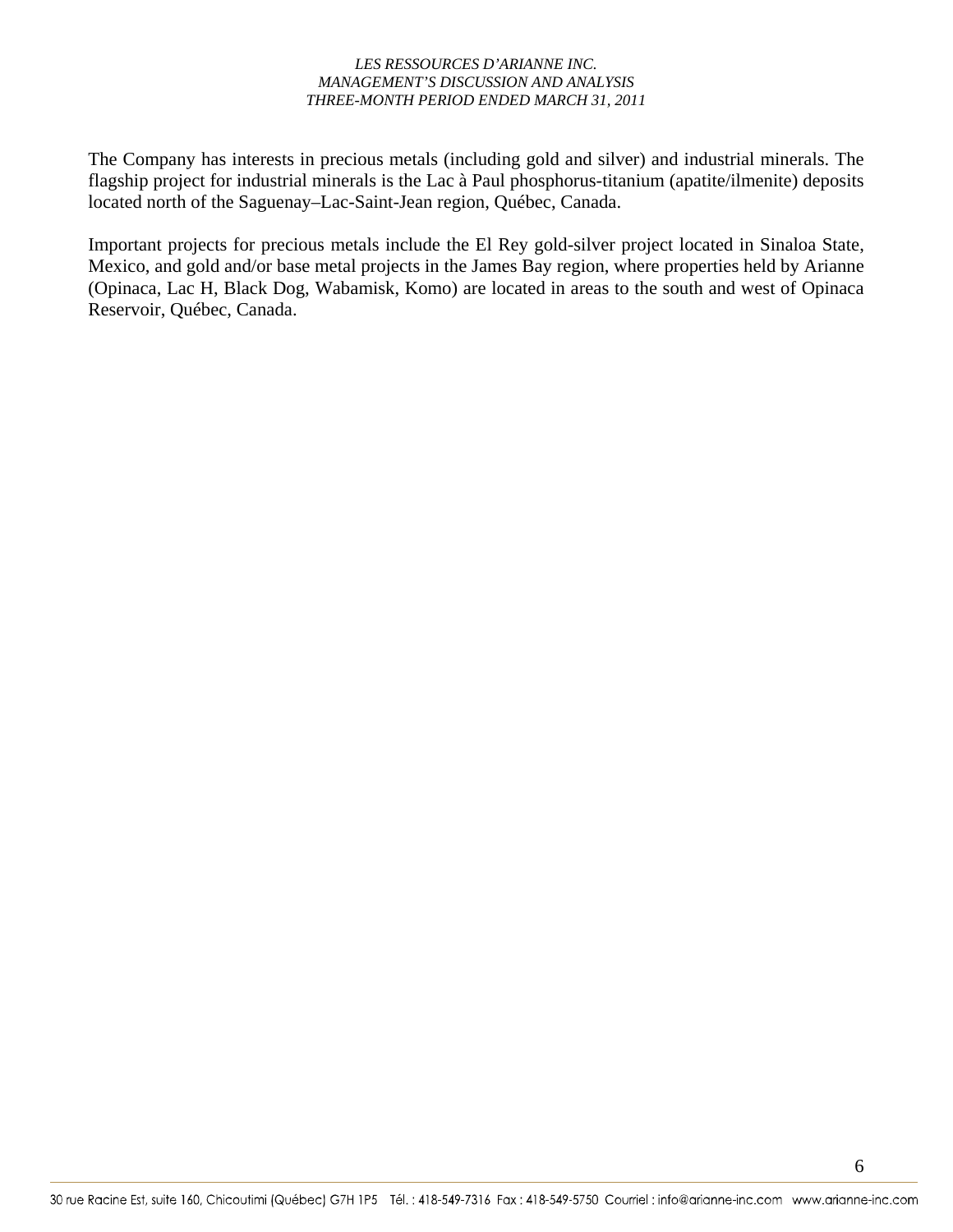# **INDUSTRIAL MINERAL PROPERTY – DEVELOPMENT OF THE LAC À PAUL PHOSPHORUS TITANIUM DEPOSITS, SAGUENAY–LAC-SAINT-JEAN**

During 2010, the price of phosphate rock (phosphate concentrate) has steadily increased and reached the US\$205-210/tonne for CFR India 72-75% BPL, equivalent to  $33\n-34\n%$  P<sub>2</sub>O<sub>5</sub> (source: Fertilizer Week dated April 21, 2011). The Lac à Paul concentrate contains more than  $39\%$  P<sub>2</sub>O<sub>5</sub>.

This increase in the price of phosphate concentrate is directly related to the price of fertilizers and grain products. The global demand for fertilizers and the raw materials needed to manufacture them is steadily growing and even if all of the projects currently in development were to reach production, they would still be insufficient to meet current demand. This demand is spurred by the need to feed the evergrowing world population, and by the risk of food shortages triggered by unfavourable weather conditions during the year 2010. Dry spells and wildfires in Russia, as well as flooding in Western Canada and Australia generated enormous losses in cereal crops in 2010. The impact of these events will also affect crops in 2011, as certain regions in Eastern Europe were unable to sow, and Australia has recently lost «up to half of its wheat crops, which have become unsuitable for human consumption» (translated from French) (http://www.usinenouvelle.com/article/inondations-en-australie-charbon-etble-mis-a-mal.N144222). Wheat is not the only food product to be affected by adverse weather, since Australia is also the  $2^{nd}$  and  $3^{rd}$  largest exporter of sugar and cotton respectively in the world. Since the flooding began, prices for these products have reached historic peaks (even higher than before the 2008 crisis).

Although the FAO (Food and Agriculture Organization of the United Nations) maintained a reassuring tone in 2010 regarding concerns about the possibility of a new food crisis developing, it is now sounding the alarm since the start of 2011. Indeed, all of its food commodity price indices are now higher than what they were when the 2008 food crisis erupted. The earthquake in Japan during the quarter should lead to a slight decrease of food commodity price indices but despite this, it seems impossible to reverse the upward trend for 2011.

(http://www.fao.org/giews/english/gfpm/GFPM\_03\_2011.pdf)

Rising prices, stock market interest, and the constant need to find new deposits to meet growing demand, are all positive factors for the Lac à Paul project.

# **Lac à Paul Project**

# Location:

This property is located about 200 km north of the Saguenay–Lac-Saint-Jean region. It consists of 451 claims covering a surface area of nearly 25,000 hectares.

The property is easily accessible using the Chutes-des-Passes logging road maintained by the Groupe Rémabec. The Dolbeau railway line is accessible by this road, a few hours drive away. The property is located a few kilometres from the Péribonka (Hydro-Québec) and Chutes-des-Passes (Rio Tinto Alcan)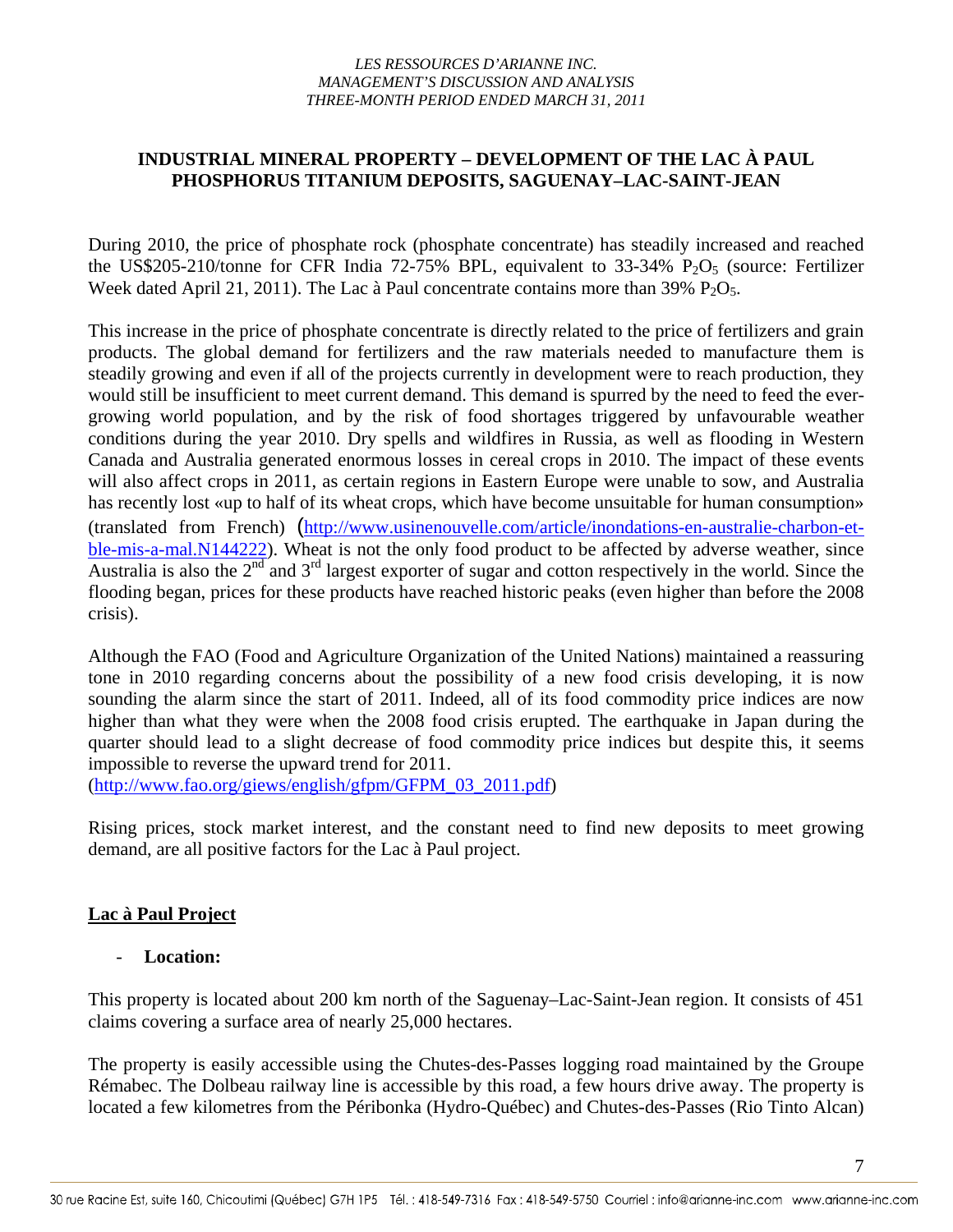hydroelectric power stations. Many nearby lakes and rivers could provide the water supply required to mine the deposits.

### - **Resource Estimate and Scoping Study:**

The last resource estimate (announced March 22, 2010) indicated that resources in the Paul Zone now stood at **78.34 Mt** indicated resources and **58.25 Mt** inferred resources (NI 43-101 resource estimate prepared by SGS Geostat Ltd of Blainville). Drill holes included in this resource estimate reached a vertical depth of 240 m, and the mineralized zone remains open at depth.

With the Paul, Manouane and 2 zones, global resources on the Lac à Paul project total **78.34 million**  tonnes of indicated resources grading  $7.24\%$   $P_2O_5$  and  $7.84\%$  TiO<sub>2</sub> and  $260.15$  million tonnes of **inferred resources at 5.70% P<sub>2</sub>O<sub>5</sub> and 7.64% TiO<sub>2</sub> (cut-off grade at 2%).** 

The last update of the Scoping Study initially prepared by IOS Services Géoscientifiques Inc. in the fall of 2009 indicates the project is very profitable at this stage. Only the resources in the Paul Zone were considered for this preliminary assessment. An annual production rate of 2 million tonnes (Mt) of apatite concentrate grading  $39.9\%$  P<sub>2</sub>O<sub>5</sub> is considered. This open pit mining project has an estimated mine life of 13 years based on the current resource estimate. Only apatite concentrates are taken into account, and no value has been attributed to potential iron or titanium concentrates.

### **\$325M - Infrastructure costs**

| Mine / Mine                                                                  | 50 M\$  |
|------------------------------------------------------------------------------|---------|
| Moulin / Mill                                                                | 135 M\$ |
| Préparation, parc à résidus, électricité, restauration                       | 67 M\$  |
| / Preparation, tailings site, electricity, rehabilitation                    |         |
| Camions de transport et débarcadère / Transportation trucks and docking area | 31 M\$  |
| Divers et ingénierie (15%) / Miscellaneous and engineering (15%)             | 42 M\$  |

### **Operating costs**

| Coût de minage / Mining cost                             | $21,69$ \$/t |
|----------------------------------------------------------|--------------|
| Coût de traitement (\$/tonne) / Processing cost          | $29,20$ \$/t |
| Coûts de gestion (\$/tonne) / Management cost            | $7,63$ \$/t  |
| Coût du concentré (\$/tonne) / Cost of concentrate       | 58,52 \$/t   |
| Coûts de transport du concentré jusqu'au train (Dolbeau) | $13,72$ \$/t |
| / Shipping of concentrate to railway (Dolbeau)           |              |

### **Economic value (\$CAN)**

| Prix de vente du concentré à Dolbeau / Sales price of concentrate in Dolbeau                |         |  |  |  |
|---------------------------------------------------------------------------------------------|---------|--|--|--|
| Marge de bénéfice brut / Gross profit margin                                                | 38,80 % |  |  |  |
| Valeur actuelle nette escomptée à 3% (VANE) / Discounted Net Present Value at 3% (DNPV)     | 439 M\$ |  |  |  |
| Taux de rentabilité interne (TRI) avant impôts / Internal Rate of Return (IRR) before taxes | 20,80 % |  |  |  |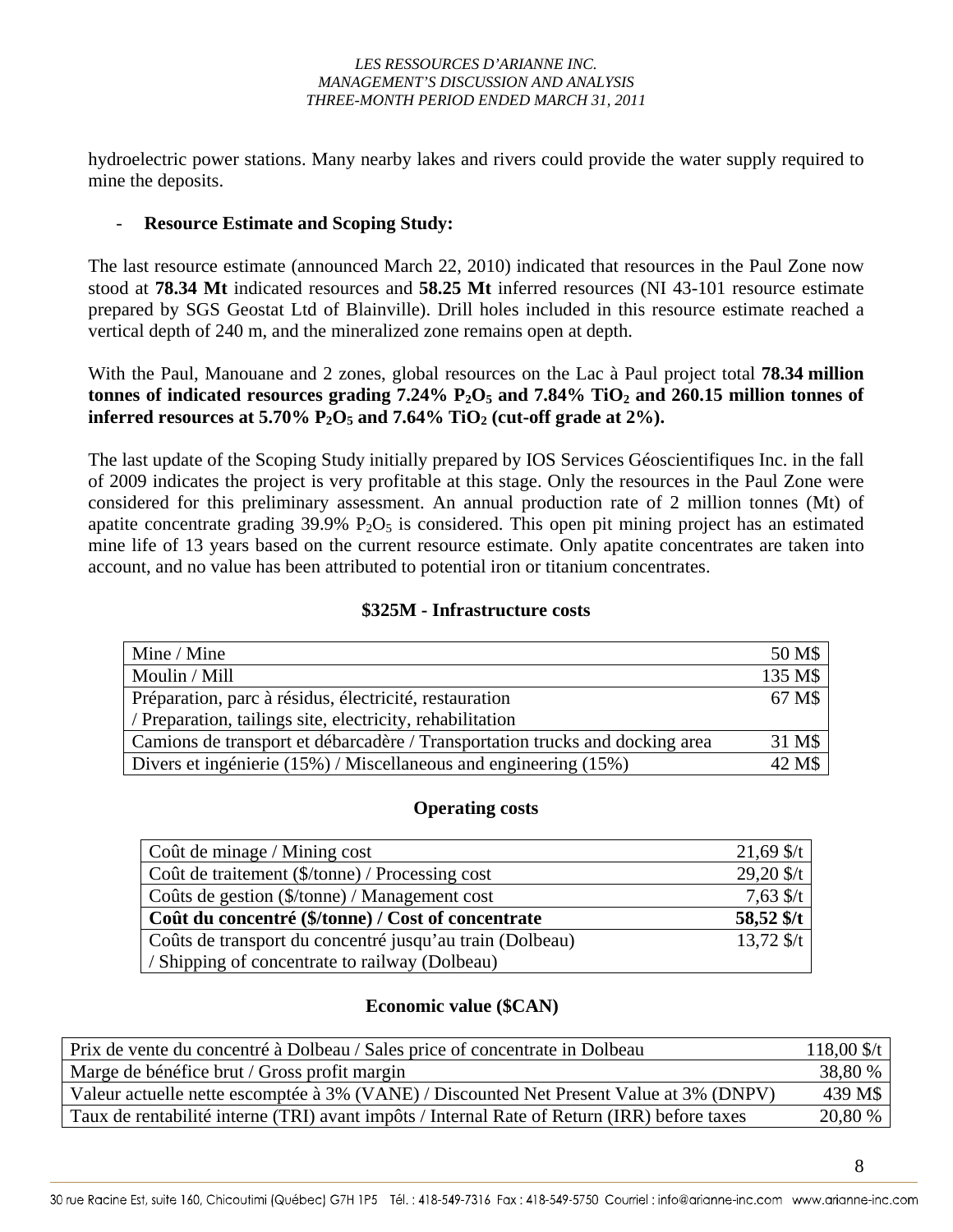**An agreement was concluded with COREM (Québec) in order to obtain one tonne of apatite concentrate. In the end, nearly 8 tonnes of ore from the Paul Zone were shipped to the laboratories** of this consortium of applied research for the treatment and processing of mineral substances. COREM was commissioned to develop the apatite recovery process based on tests performed in a pilot plant. Work to determine the Bond work index and ore liberation studies will also be conducted. This work is expected to be finalized in May 2011. The results of this metallurgical testing will be included in the pre-feasibility study. **This work will also enable the Company to distribute the resulting concentrate to waiting clients, who will then be able to perform their owns tests on this high-quality concentrate.**

### - **Definition drilling on the Paul and Manouane zones:**

A definition drilling campaign on the Paul Zone (more than 4,000 m) was completed in December 2010. Results indicate **the zone extends to 400 metres vertical depth and remains open beyond this depth.** The objective of this campaign was to convert inferred resources in the Paul Zone into indicated resources.

**Another definition drilling campaign is ongoing on the Manouane Zone**. The objective of this campaign is to convert part of the inferred resources in this zone into indicated resources. The latest NI 43-101 resource estimate (SGS Canada Inc., 2010) established this deposit at **137.65 Mt of inferred resources** grading  $5.71\%$  P<sub>2</sub>O<sub>5</sub> and  $8.92\%$  TiO<sub>2</sub>, based on a cut-off grade of 2%.

### - **Claim acquisitions:**

To consolidate its position in the Lac à Paul area, the Company acquired more than 800 new mapdesignated claims. Some of these were added to the Lac à Paul property to expand the main property, although the majority of new claims were acquired to cover new areas deemed to be of interest. Prospecting work will be carried out over these new land holdings next summer.

### - **Objectives for next quarter:**

With its two definition drilling campaigns, the Company is very confident it will succeed in increasing its phosphorus-titanium resources on the Lac à Paul project. A new resource estimate will be prepared by SGS Geostat and integrated in the pre-feasibility study underway by Met-Chem Inc, which is scheduled for release during the summer months. The pre-feasibility study will **consider a mining project with a mine life of at least 25 years.**

# **GOLD PROPERTIES IN QUÉBEC**

All assessment work reports for exploration carried out in 2010 were submitted to the *Ministère des Ressources Naturelles et de la Faune* during the first quarter. Exploration work is planned on the Héva and R-14 properties in the second quarter.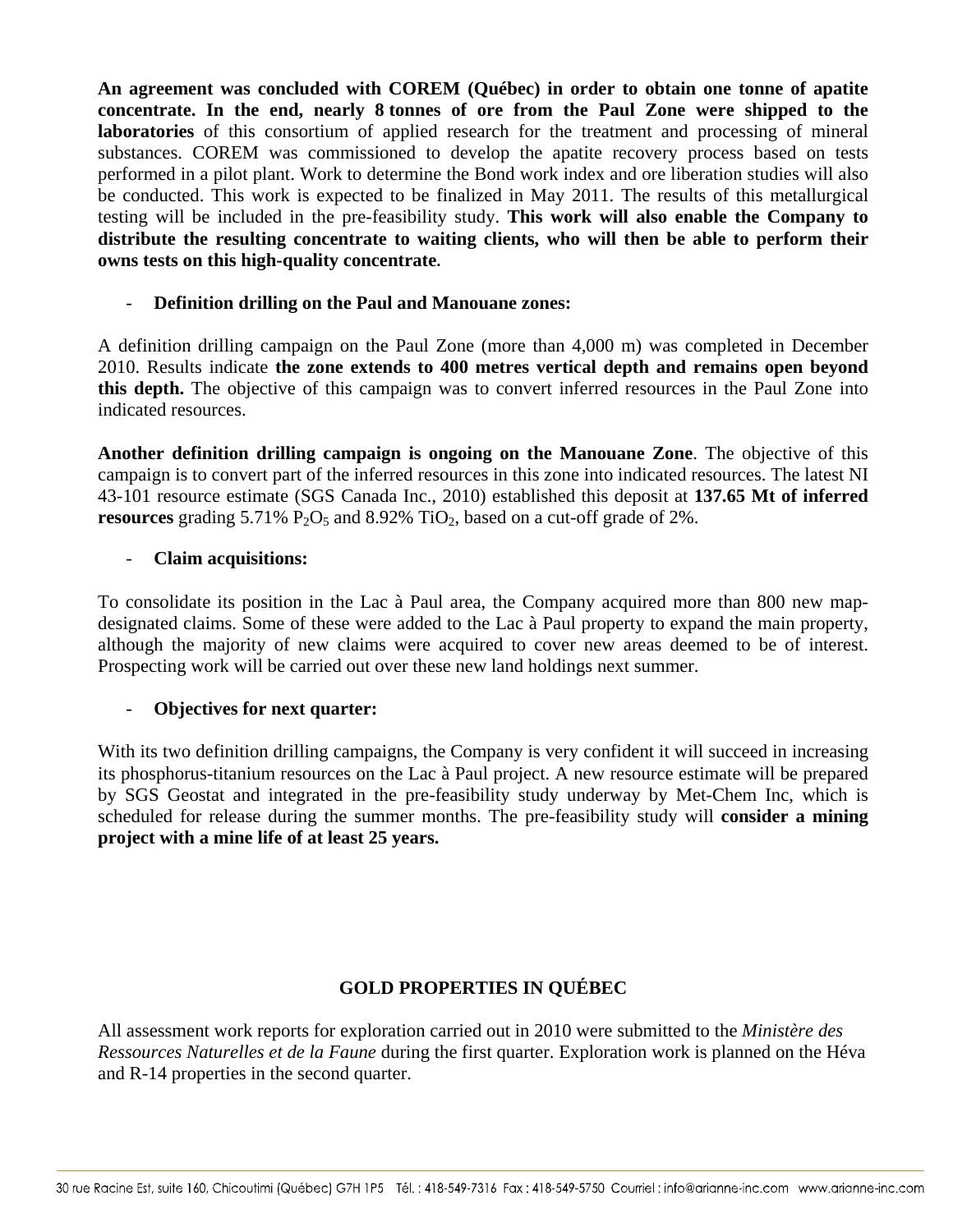# **MANAGEMENT ANALYSIS OF FINANCIAL POSITION AND COMPREHENSIVE INCOME ON THE OVERALL PERFORMANCE**

### **SUMMARY OF ACTIVITIES**

The net loss for the first quarter ending March 31 2011, amounts to \$47,216 compared to \$63,904 for Quarter 1 in 2010. The 2011 net loss includes a share-based compensation encumbrance of \$72,400 (compared to \$0 in 2010) and represents the value of share purchase options issued over those periods.

The Company follows the recommendations of International Financial Reporting Standards "IFRS" 2 dealing with the other share-based compensations. Hence, the stock options issued to directors, managers, and consultants by the Company are a means to attract and retain key personnel. They are reported in the income statements. The compensation policy is set by the Company's Board of Governors on an ongoing basis according to the financial performance and growth objectives of the Company, along with the engagement of individual beneficiaries in the pursuit of said objectives.

During the period, Research & Development expenses were incurred relative to a conjoint project with Consorem, Consortium "de recherche en exploration minérale", a properly constituted Quebec corporation headquartered at the University of Quebec at Chicoutimi. The Consortium's mission is to contribute to the success of mineral exploration through research projects with positive economic impact, and train highly qualified personnel for mining exploration

Exploration work totalling \$786,360 was conducted during the three-month period ending March 31, 2011(\$231,712 in 2010).

# **AVAILABLE-FOR-SALE FINANCIAL INVESTMENTS**

By virtue of an option agreement on the properties owned by the Company, the latter received 200,000 shares in an unlisted company (100,000 shares in 2009 and 100,000 in 2010), Big Bang Ressources Inc. These shares were acquired as unrequited transfers and have no quoted market value (see the note in the financial statements, 12b).

The above shares are reported at fair value in the financial statements. Major risk factors could however, lead to a significant spread between the above information and the actual comprehensive income.

### **FINANCING FOR THE QUARTER PERIOD ENDING MARCH 31, 2011**

No financing occurred during this quarter period.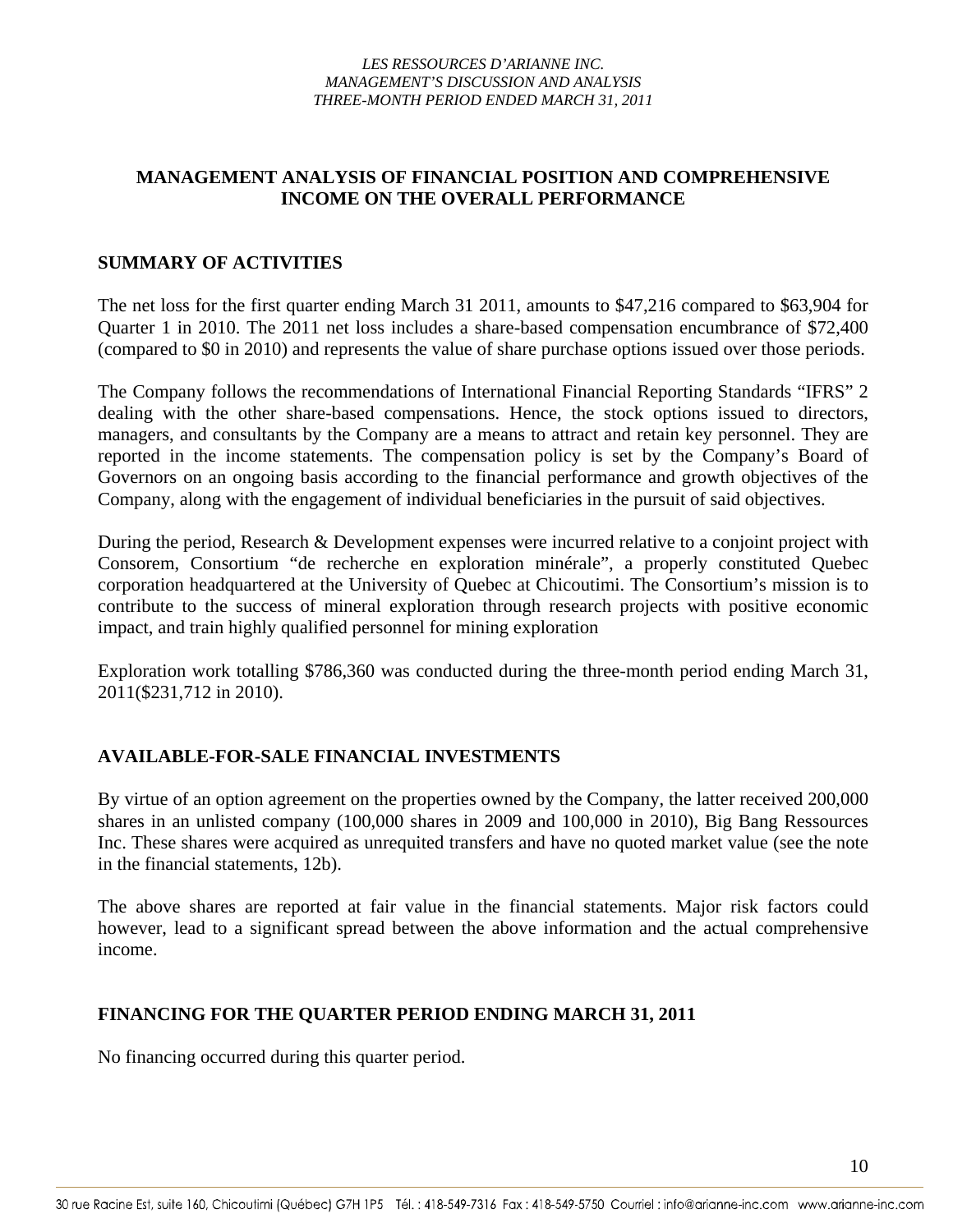# **FINANCIAL POSITION**

|                                                                 | <b>MARCH</b><br>31 2011 | <b>MARCH</b><br>31, 2010 | <b>MARCH</b><br>31 2009 |                                            |
|-----------------------------------------------------------------|-------------------------|--------------------------|-------------------------|--------------------------------------------|
|                                                                 |                         |                          | \$                      |                                            |
| Encaisse et fonds réservés à<br>l'exploration                   | 2 2 64 7 60             | 267 390                  | 406 106                 | Cash and funds reserved for<br>exploration |
| Actifs financiers disponibles à la<br>vente                     | 397 250                 |                          |                         | <b>Placements</b>                          |
| Débiteurs et frais payés d'avance                               | 215 544                 | 32787                    | 6714                    | Accounts receivable and prepaid<br>fees    |
| Droits miniers et crédit d'impôt à<br>recevoir                  | 74 116                  | 473 747                  | 952 887                 | Mining rights and tax credit<br>receivable |
| Propriétés minières et actifs de<br>prospection et d'évaluation | 6 0 9 5 0 3 5           | 6 618 858                | 6 648 958               | Mining properties and exploration<br>fees  |
| Total de l'actif                                                | 9 0 26 7 0 5            | 7 392 782                | 8 0 14 6 65             | Total assets                               |
| Capital social                                                  | 16 058 572              | 12 078 356               | 11 305 212              | Share Capital                              |

# **SHARE CAPITAL**

|                                   | <b>MARCH 31 2011</b> |            | <b>MARCH 31 2010</b> |                          |                          |
|-----------------------------------|----------------------|------------|----------------------|--------------------------|--------------------------|
|                                   | Quantité             | Montant    | Quantité             | Montant                  |                          |
|                                   | /Quantity            | /Amount    | /Quantity            | /Amount                  |                          |
|                                   |                      | \$         |                      | \$                       |                          |
| Solde au début                    | 49 539 995           | 14 327 861 | 24 423 016           | 11 901 731               | <b>Starting balance</b>  |
| Payées en argent                  |                      | -          | 1 500 000            | 176 625                  | Cash payments            |
| de<br><b>Bons</b><br>souscription | 3 3 1 5 2 5 9        | 1 104 966  | $\overline{a}$       |                          | Subscription<br>warrants |
| d'achat<br>Options<br>d'actions   | 2 175 000            | 625 745    | $\qquad \qquad$      | $\overline{\phantom{a}}$ | <b>Stock Options</b>     |
| Solde à la fin                    | 55 030 254           | 16 058 572 | 25 923 016           | 12 078 356               | <b>Ending balance</b>    |

# **CONSOLIDATION OF SHARES**

In July 2009, the Company consolidated its common shares on the basis of one new common share for every five (5) common shares issued. The comparative figures have been amended to reflect this consolidation.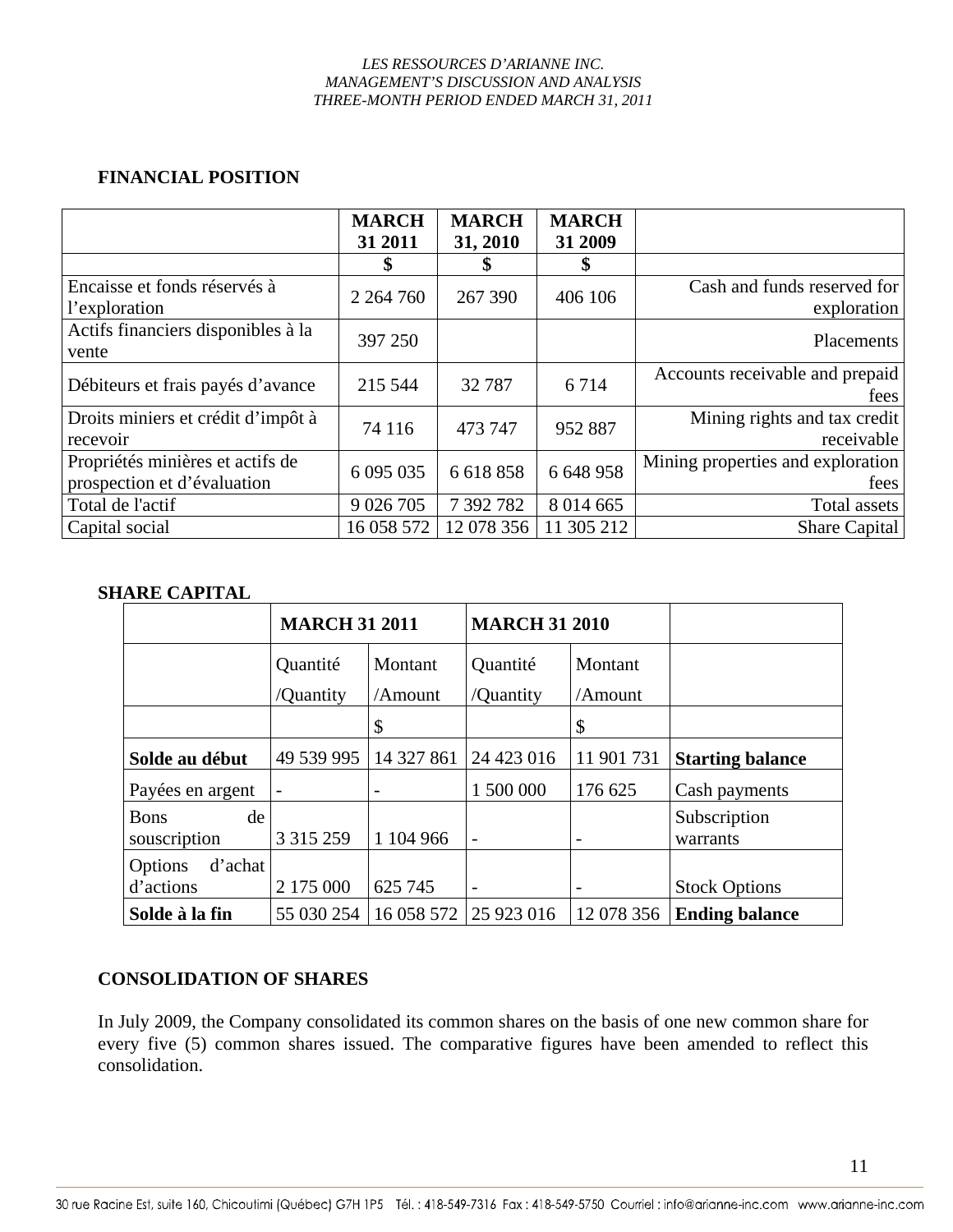# **STOCKS OPTIONS**

|                    | <b>MARCH 31 2011</b> |                |           | <b>MARCH 31 2010</b> |                            |
|--------------------|----------------------|----------------|-----------|----------------------|----------------------------|
|                    | Quantité             | Prix de levée  | Quantité  | Prix de levée        |                            |
|                    | /Quantity            | moyen pondéré  | /Quantity | moyen pondéré        |                            |
|                    |                      | /Weighted      |           | /Weighted            |                            |
|                    |                      | average        |           | average              |                            |
|                    |                      | exercise price |           | exercise price       |                            |
|                    |                      | S              |           |                      |                            |
| Solde au début     | 4 244 000            | 0,14           | 1 944 000 | 0,70                 | <b>Balance</b> , beginning |
|                    |                      |                |           |                      | of year                    |
| Octroyées          | 1 110 000            | 0,51           |           |                      | Granted                    |
| Exercées           | (2175000)            | 0,14           |           |                      | Exercised                  |
|                    |                      |                |           |                      | <b>Balance</b> , end of    |
| Solde à la fin     | 3 179 000            | 0,26           | 1 944 000 | 0,52                 | vear                       |
| Options pouvant    |                      |                |           |                      | Options exercisable        |
| être exercées à la | 3 179 000            | 0,26           | 1 944 000 | 0,52                 | at the end of the          |
| fin de l'exercice  |                      |                |           |                      | year                       |

Changes in Company share purchase options are detailed as follows:

| <b>2011</b>               |      | <b>2010</b>               |
|---------------------------|------|---------------------------|
| The weighted average fair |      | The weighted average fair |
| value of options granted  | 0.26 |                           |

The following table summarizes the information relating to the options granted under the plan.

| <b>Options en circulation</b><br><b>/Options Outstanding</b> | Moyenne pondérée de la période<br>résiduelle de levée<br><b>/Weighted average remaining</b><br>contractual life | Prix de levée<br><b>/Exercise price</b><br>\$ |
|--------------------------------------------------------------|-----------------------------------------------------------------------------------------------------------------|-----------------------------------------------|
| 75 000                                                       | 2,9 ans /years                                                                                                  | 0,19                                          |
| 10 000                                                       | 8,3 ans /years                                                                                                  | 0,11                                          |
| 809 000                                                      | 9,0 ans /years                                                                                                  | 0,15                                          |
| 1 075 000                                                    | $9,2$ ans /years                                                                                                | 0,15                                          |
| 200 000                                                      | 9,3 ans /years                                                                                                  | 0,14                                          |
| 700 000                                                      | 9,8 ans /years                                                                                                  | 0,37                                          |
| 150 000                                                      | 9,8 ans /years                                                                                                  | 0,58                                          |
| 160 000                                                      | 9,8 ans /years                                                                                                  | 1,13                                          |
| 179 000                                                      |                                                                                                                 |                                               |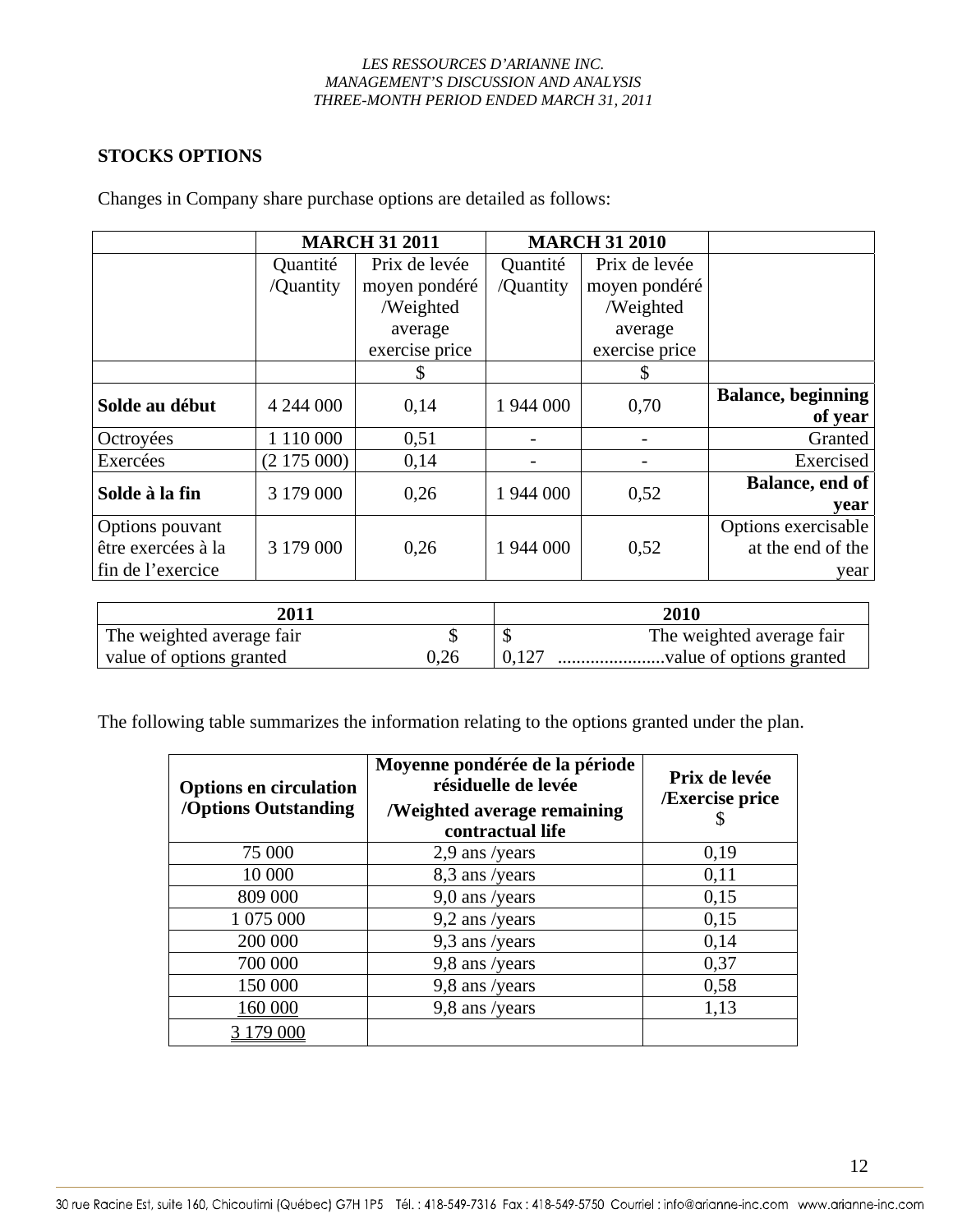# **WARRANTS**

|                | <b>MARCH 31 2011</b>  |                                                                                            |                       | <b>MARCH 31 2010</b>                                                                       |                               |
|----------------|-----------------------|--------------------------------------------------------------------------------------------|-----------------------|--------------------------------------------------------------------------------------------|-------------------------------|
|                | Quantité<br>/Quantity | Prix de<br>souscription<br>moyen pondéré<br>/ Weighted<br>average<br>subscription<br>price | Quantité<br>/Quantity | Prix de<br>souscription<br>moyen pondéré<br>/ Weighted<br>average<br>subscription<br>price |                               |
|                |                       | \$                                                                                         |                       | \$                                                                                         |                               |
| Solde au début | 10 697 161            | 0,22                                                                                       | 4 4 4 3 8 6 6         | 0,70                                                                                       | Balance,<br>beginning of year |
| Octroyés       |                       |                                                                                            | 750 000               | 0,20                                                                                       | Granted                       |
| Exercés        | (3315259)             | 0,25                                                                                       |                       |                                                                                            | Exercised                     |
| Solde à la fin | 7 381 902             | 0,21                                                                                       | 5 193 866             | 0,39                                                                                       | Balance, end of<br>vear       |

| <b>MARCH 31 2011</b>      |      | <b>MARCH 31 2010</b> |                           |  |
|---------------------------|------|----------------------|---------------------------|--|
| The weighted average fair |      |                      | The weighted average fair |  |
| Value of warrants granted | 0.31 | 0.07                 | Value of warrants granted |  |

The following table summarizes the information relating to the warrants granted.

| Bons de souscription en circulation<br><b>/Warrants Outstanding</b> | <b>Prix</b><br>/Price<br>\$ | Date d'expiration<br><b>/Expiry Date</b> |
|---------------------------------------------------------------------|-----------------------------|------------------------------------------|
| 190 000                                                             | 0,50                        | Avril / April 2011                       |
| 333 333                                                             | 0,30                        | Septembre / September 2011               |
| 96 666                                                              | 0,30                        | Décembre / December 2011                 |
| 118 418                                                             | 0,35                        | Décembre / December 2011                 |
| 661 060                                                             | 0,20                        | Juin / June $2012$                       |
| 532 425                                                             | 0,20                        | Novembre / November 2012                 |
| 5 450 000                                                           | 0,19                        | Décembre / December 2012                 |
| 7 381 902                                                           |                             |                                          |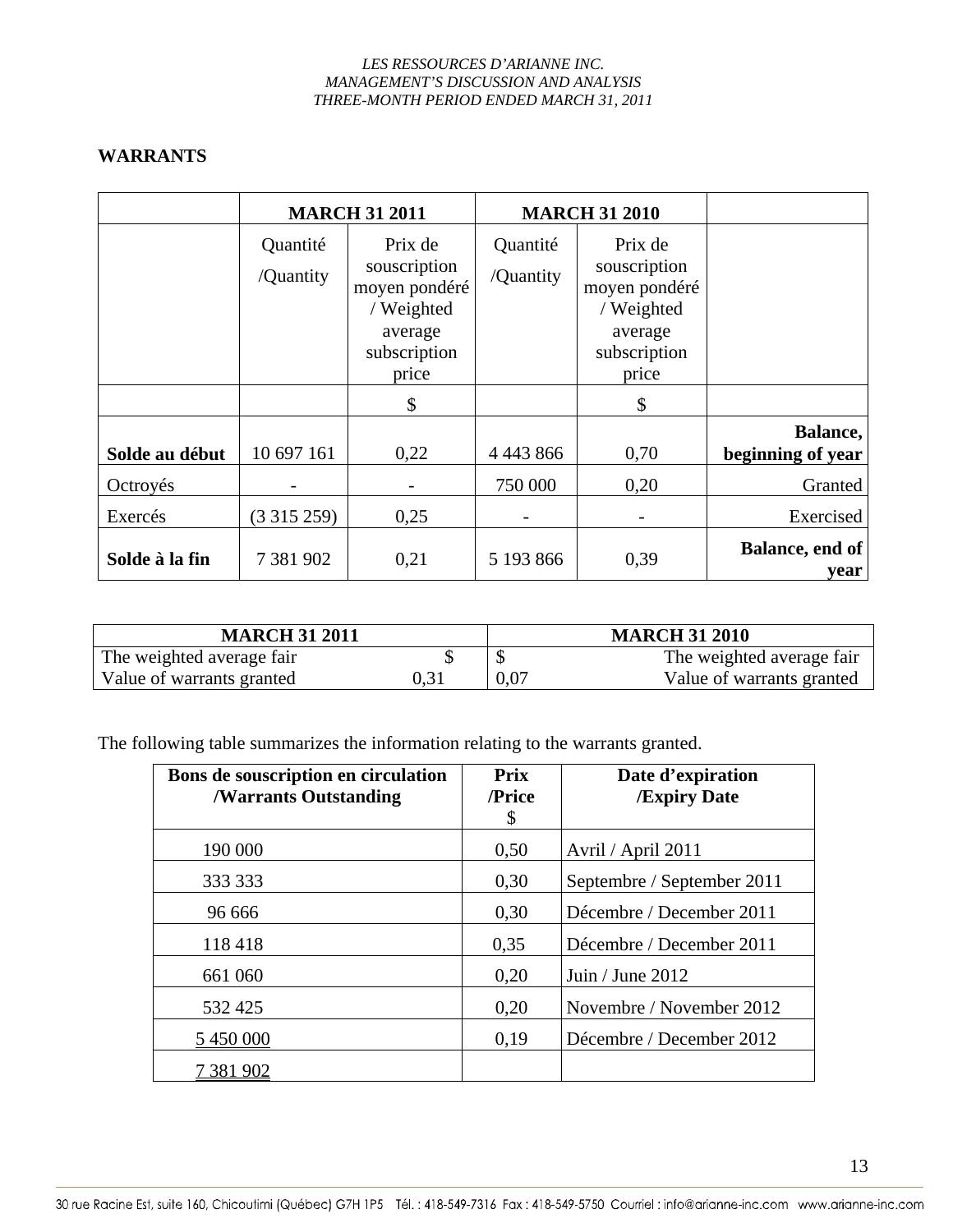# **OPTIONS GRANTED TO BROKERS**

|                | <b>MARCH 31 2011</b> |                                                                         |                      | <b>MARCH 31 2010</b>                                                    |                                  |
|----------------|----------------------|-------------------------------------------------------------------------|----------------------|-------------------------------------------------------------------------|----------------------------------|
|                | Quantité<br>Quantity | Prix de levée<br>moyen<br>pondéré/Weighted<br>average exercise<br>price | Quantité<br>Quantity | Prix de levée<br>moyen<br>pondéré/Weighted<br>average exercise<br>price |                                  |
|                |                      | S                                                                       |                      | \$                                                                      |                                  |
| Solde au début | 1 143 990            | 0,14                                                                    | 702 395              | 0,55                                                                    | Balance,<br>beginning of<br>year |
| Expirés        |                      |                                                                         | (394921)             | 0,71                                                                    | Expired                          |
| Solde à la fin | 1 143 990            | 0,14                                                                    | 307 474              | 0,35                                                                    | Balance, end of<br>year          |

Changes in Company brokers options are detailed as follows:

| <b>March 31 2011</b>                                         |                          | <b>March 31 2010</b>      |
|--------------------------------------------------------------|--------------------------|---------------------------|
| The weighted average fair                                    |                          | The weighted average fair |
| Value of brokers options granted<br>$\overline{\phantom{0}}$ | $\overline{\phantom{0}}$ |                           |

The following table summarizes the information relating to the brokers options issued.

| Options aux courtiers en circulation<br><b>/Brokers Options Outstanding</b> | <b>Prix</b><br>/Price | Date d'expiration<br><b>Expiry Date</b> |
|-----------------------------------------------------------------------------|-----------------------|-----------------------------------------|
|                                                                             | \$                    |                                         |
| 143 990                                                                     | 0.14                  | Décembre / December 2012                |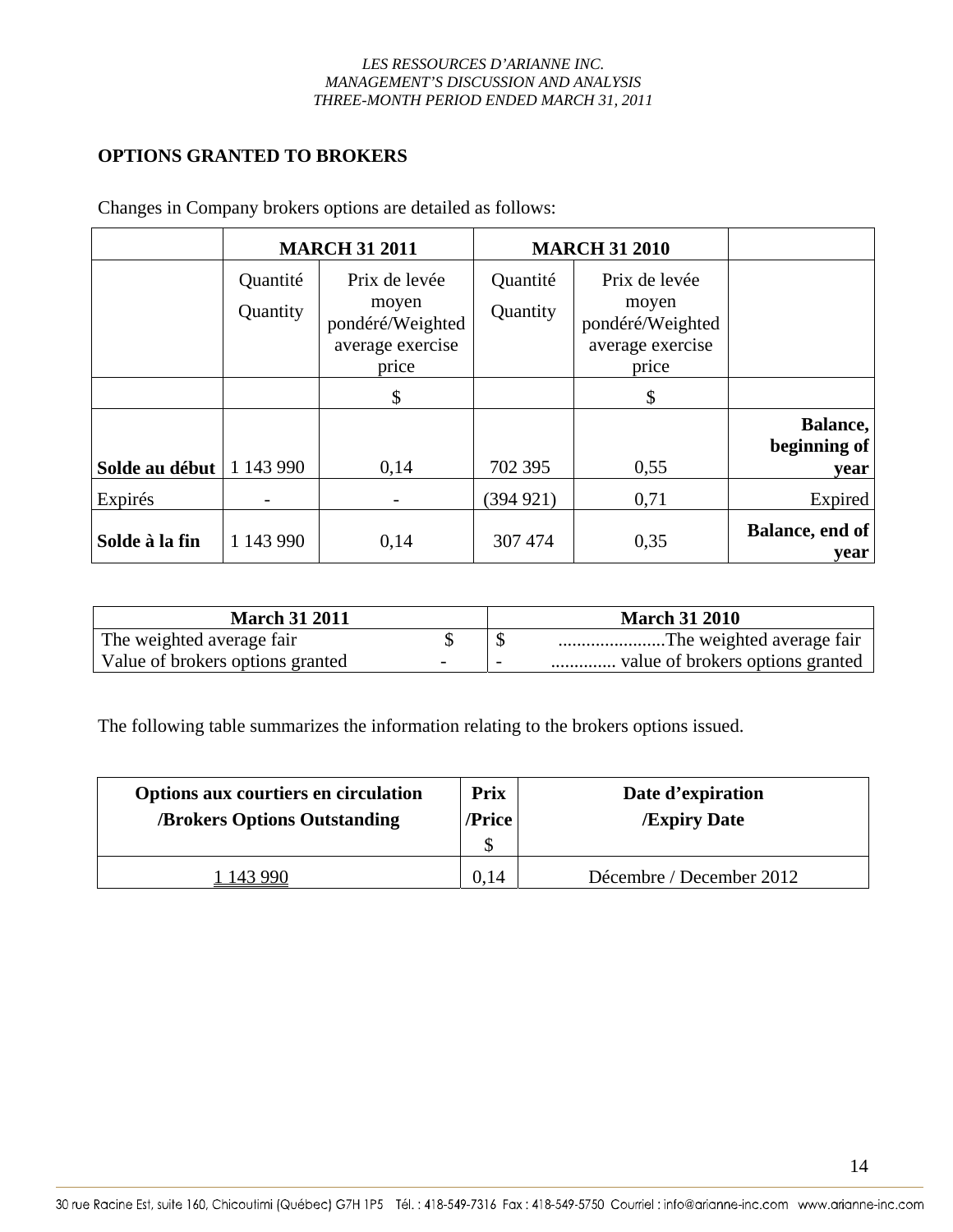### **INFORMATION ON OUTSTANDING COMMONSHARES AS OF JUNE 30, 2011**

|                                         | Quantité<br>Quantity | Montant<br>Amount |                                 |
|-----------------------------------------|----------------------|-------------------|---------------------------------|
| Solde au 31 mars 2011                   | 55 030 254           | 16 058 572 \$     | Balance as of March 31, 2010    |
| Financements ordinaire et<br>accréditif | 9 000 000            | 9 250 000         | Common and accreditive          |
| Bons de souscriptions exercés           | 604 104              | 140 520           | Subscription warrants exercised |
| Options d'achat d'actions<br>exercées   | 159 000              | 24 8 50           | Stock options exercised         |
| Solde au 30 juin 2011                   | 64 793 358           | 25 473 942 \$     | Balance as of June 30, 2011     |

# **INFORMATION ON OUTSTANTING STOCK OPTIONS AS AT JUNE 30, 2011**

| Solde au 31 mars 2011               | 3 179 000 | Balance as of March 31, 2010 |
|-------------------------------------|-----------|------------------------------|
| Options d'achat d'actions exercées  | (159000)  | Stock options exercised      |
| Options d'achat d'actions octroyées | 375 000   | Stock options issued         |
| Solde au 30 juin 2011               | 3 395 000 | Balance as of June 30, 2011  |

# **INFORMATION ON OUTSTANDING SUBSCRIPTION WARRANTS AS OF JUNE 30, 2011**

| Solde au 31 mars 2011        | 7 381 902 | Balance as of March 31, 2010    |
|------------------------------|-----------|---------------------------------|
| Bons de souscription exercés | (604104)  | Subscription warrants exercised |
| Solde au 30 juin 2011        | 6 777 798 | Balance as of June 30, 2011     |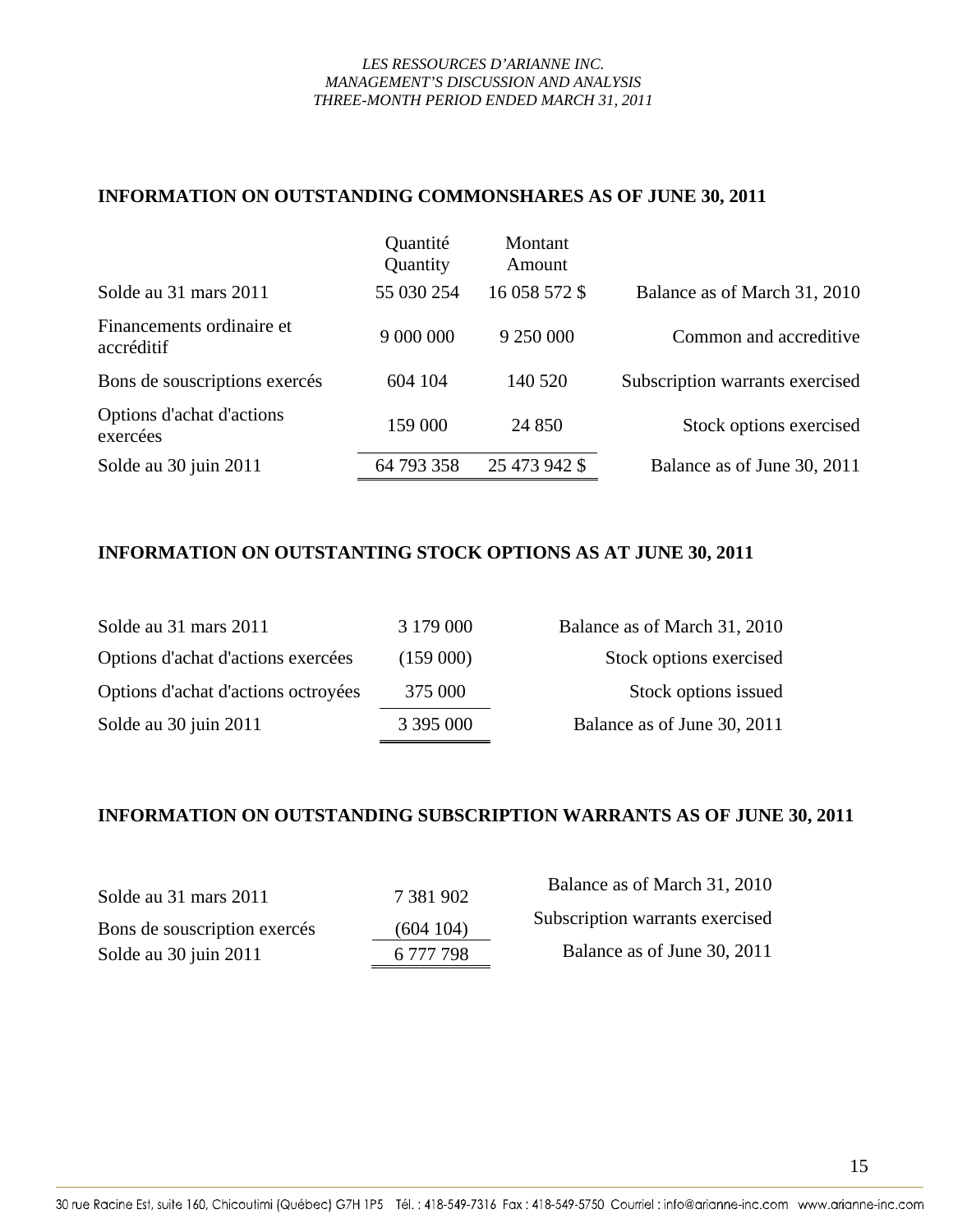# **EXPLORATION ACTIVITIES**

| <b>ACTIFS DE PROSPECTION ET</b> | <b>MARCH</b> | <b>MARCH</b> | <b>MARCH</b>  | <b>EXPLORATION ASSETS</b>         |
|---------------------------------|--------------|--------------|---------------|-----------------------------------|
| D'ÉVALUATION                    | 31, 2011     | 31, 2010     | 31, 2009      |                                   |
| Forages                         | 318 636      | 103 934      | 247 037       | Drilling                          |
| Levés géologiques               | 75 325       |              |               | Geological surveys                |
| Frais généraux, déplacements et | 117915       | 12 8 26      | 28 24 8       | General expenses, travel and      |
| hébergement                     |              |              |               | lodgings                          |
| Analyses chimiques              | 124 869      | 9 9 9 4      | 24 602        | Analysis                          |
| Coupe de lignes et géophysique  |              | 17 27 2      |               | Line cutting and geophysics       |
| Planification et supervision    | 45 405       | 77 710       | 74 500        | Planning and supervision          |
| Honoraires, rapports techniques | 104 210      | 9976         | 30 277        | Professional fees and independant |
| indépendants                    |              |              |               | technical reports                 |
| Remboursement de frais          |              |              | (32003)       | Reimbursement of expenses         |
|                                 |              |              |               |                                   |
|                                 |              |              |               |                                   |
| <b>AUGMENTATION DES ACTIFS</b>  |              |              |               | <b>INCREASE OF</b>                |
| <b>DE PROSPECTION ET</b>        | 786 360      | 231712       | 372 661       | <b>EXPLORATION ASSETS</b>         |
| <b>D'ÉVALUATION</b>             |              |              |               |                                   |
| <b>SOLDE AU DÉBUT</b>           | 4 240 784    | 5 507 598    | 5 190 111     | <b>BALANCE, BEGINNING OF</b>      |
|                                 |              |              |               | <b>YEAR</b>                       |
| <b>SOLDE À LA FIN</b>           | 5 027 144    | 5 739 310    | 5 5 6 2 7 7 2 | <b>BALANCE, END OF YEAR</b>       |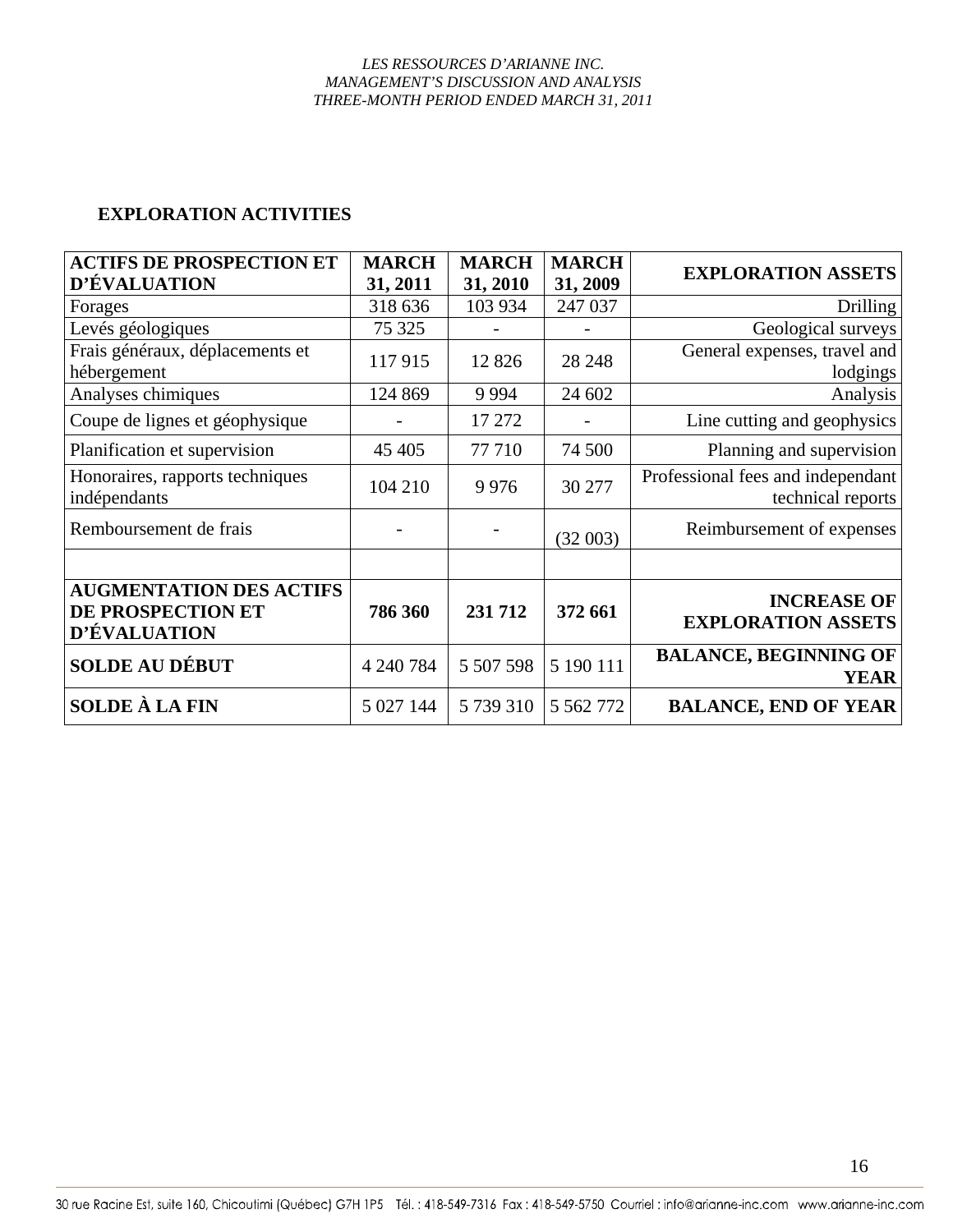### **MINING PROPERTIES**

|                                    | <b>Royalties</b>         | <b>Balance as</b><br>at<br><b>December</b><br>31, 2010 | <b>Addition</b> | <b>Disposal</b>          | <b>Balance as at</b><br>March 31,<br>2011 |
|------------------------------------|--------------------------|--------------------------------------------------------|-----------------|--------------------------|-------------------------------------------|
|                                    |                          | \$                                                     | \$              | \$                       | \$                                        |
| <b>Properties in Quebec</b>        |                          |                                                        |                 |                          |                                           |
| Lac à Paul (100 %)                 | 1,5 %                    | 79,280                                                 | 42,796          | $\overline{\phantom{a}}$ | 122,076                                   |
| Héva (100 %)                       | 2 %                      | 133,126                                                |                 | $\overline{\phantom{a}}$ | 133,126                                   |
| La Dauversière (R-14) $(100\%)$    | 1 %                      | 102,644                                                | 1,352           |                          | 103,996                                   |
| Opinaca (100 %)                    | 2 %                      | 139,048                                                |                 |                          | 139,048                                   |
| Duverny (Standard Gold) (100 %)    | 2 %                      | 119,286                                                |                 |                          | 119,286                                   |
| Penaroya – Brouillan Ouest (100 %) | $\overline{\phantom{0}}$ | 108,205                                                |                 | $\overline{\phantom{a}}$ | 108,205                                   |
| Moly Hill (100 %)                  | 1,5 %                    | 45,240                                                 |                 |                          | 45,240                                    |
| Black Dog (100 %)                  |                          | 9,501                                                  |                 |                          | 9,501                                     |
| Soquem-Lac H $(50\%)$              | 1,5 %                    | 15,513                                                 |                 |                          | 15,513                                    |
| Mirepoix $(100\%)$                 |                          | 1,560                                                  |                 | $\overline{\phantom{a}}$ | 1,560                                     |
| Wabamisk (100 %)                   |                          | 3,240                                                  |                 |                          | 3,240                                     |
| Chico (100 %)                      |                          | 22,440                                                 |                 |                          | 22,440                                    |
| <b>Property in Mexico</b>          |                          |                                                        |                 |                          |                                           |
| El Rey                             | 2 %                      | 234,629                                                | 10,031          |                          | 244,660                                   |
|                                    |                          | 1,013,712                                              | 54,179          | $\overline{\phantom{a}}$ | 1,067,891                                 |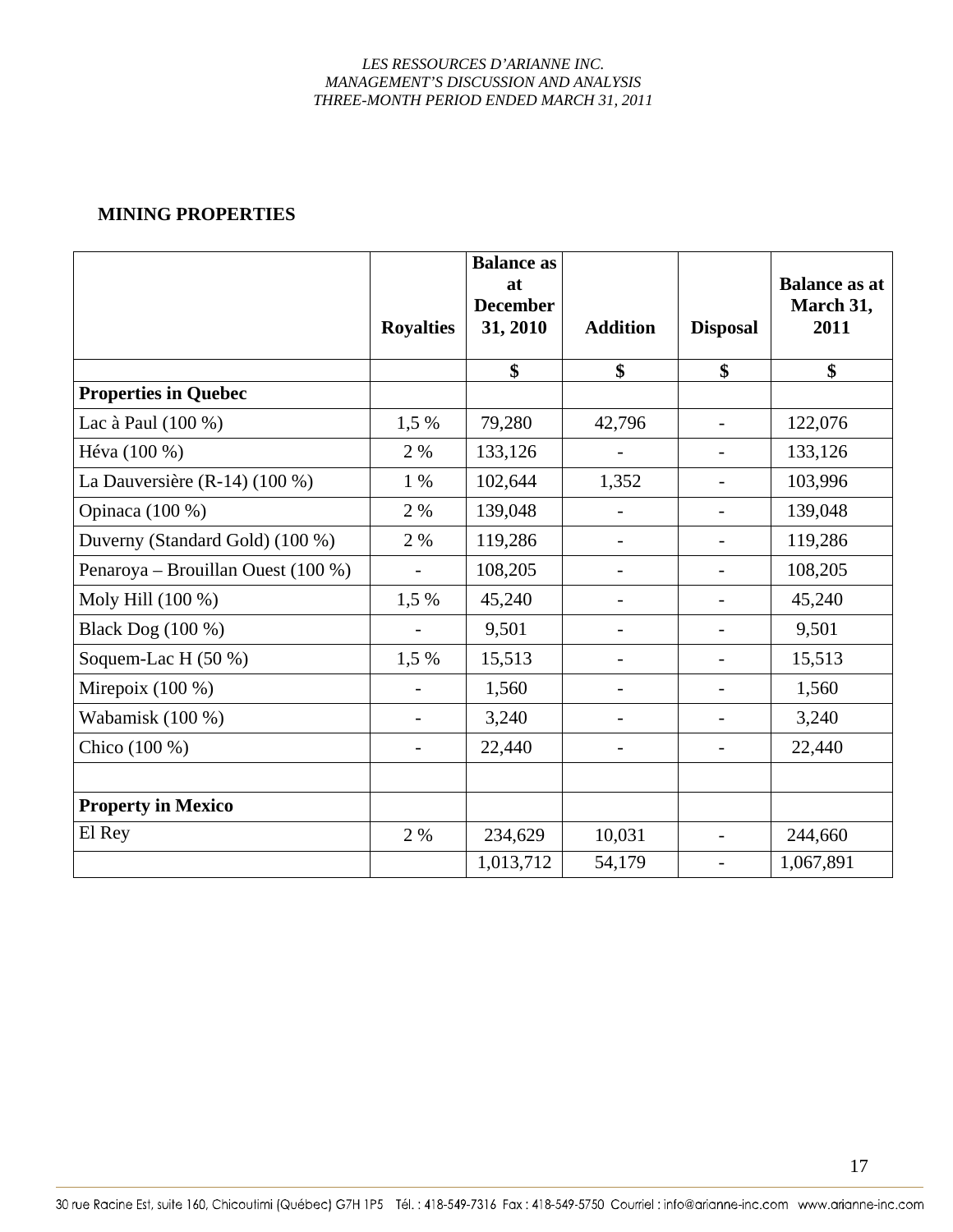### **EXPLORATIONS ASSETS**

|                            | Solde au 31<br>décembre<br>2010/<br><b>Balance as at</b><br><b>December</b><br>31, 2010 | <b>Augmentation</b><br>/ Addition | <b>Droits miniers</b><br>et crédit<br>d'impôt /<br><b>Mining rights</b><br>and tax credit | <b>Radiation /</b><br>Write-off | Solde au 31<br>mars 2011 /<br><b>Balance as at</b><br>March 31,<br>2011 |
|----------------------------|-----------------------------------------------------------------------------------------|-----------------------------------|-------------------------------------------------------------------------------------------|---------------------------------|-------------------------------------------------------------------------|
|                            |                                                                                         | \$                                | \$                                                                                        | \$                              | \$                                                                      |
| Québec / Quebec            |                                                                                         |                                   |                                                                                           |                                 |                                                                         |
| Lac à Paul                 | 2,319,121                                                                               | 771,910                           |                                                                                           |                                 | 3,091,031                                                               |
| Héva                       | 367, 320                                                                                | 4,300                             |                                                                                           |                                 | 371,620                                                                 |
| La Dauversière (R-14)      | 445,965                                                                                 | 4,150                             |                                                                                           |                                 | 450,115                                                                 |
| Opinaca                    | 345,630                                                                                 | 6,000                             |                                                                                           |                                 | 351,630                                                                 |
| Duverny (Standard Gold)    | 88,490                                                                                  |                                   |                                                                                           |                                 | 88,490                                                                  |
| Penaroya - Brouillan Ouest | 27,659                                                                                  |                                   |                                                                                           |                                 | 27,659                                                                  |
| Moly Hill                  | 4,650                                                                                   |                                   |                                                                                           |                                 | 4,650                                                                   |
| <b>Black Dog</b>           | 4,990                                                                                   |                                   |                                                                                           |                                 | 4,990                                                                   |
| Soquem-Lac H               | 213,487                                                                                 |                                   |                                                                                           |                                 | 213,487                                                                 |
| Wabamisk                   | 42,481                                                                                  |                                   |                                                                                           |                                 | 42,481                                                                  |
| Komo                       | 1,524                                                                                   |                                   |                                                                                           |                                 | 1,524                                                                   |
| Dulain                     | 2,730                                                                                   |                                   | $\overline{\phantom{0}}$                                                                  |                                 | 2,730                                                                   |
| Chico                      | 4,387                                                                                   |                                   |                                                                                           |                                 | 4,387                                                                   |
|                            |                                                                                         |                                   |                                                                                           |                                 |                                                                         |
| <b>Mexique / Mexico</b>    |                                                                                         |                                   |                                                                                           |                                 |                                                                         |
| El Rey                     | 372,350                                                                                 |                                   |                                                                                           |                                 | 372,350                                                                 |
|                            | 4,240,784                                                                               | 786,360                           |                                                                                           |                                 | 5,027,144                                                               |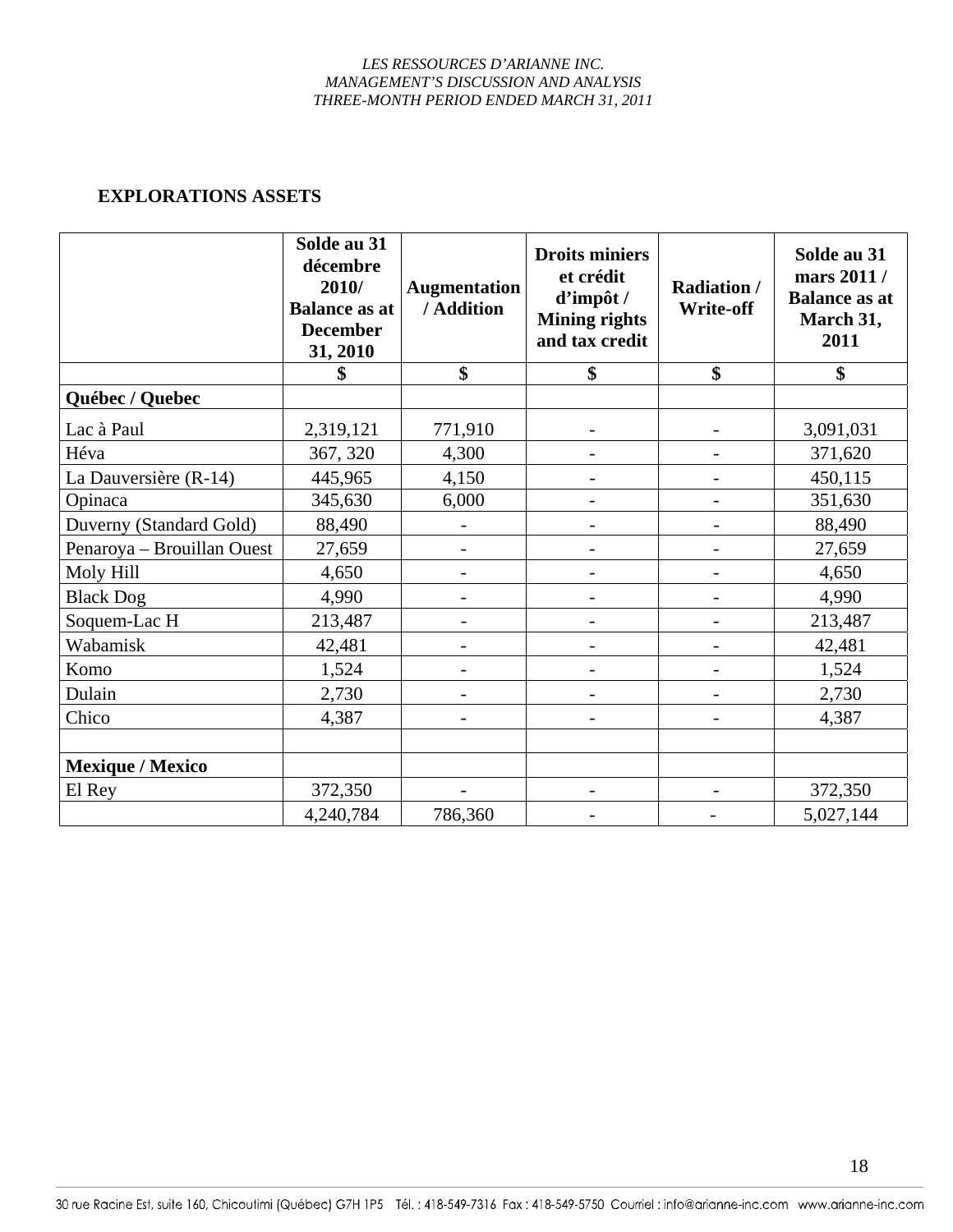# **DISCUSSION OF OPERATING RESULTS**

# **Summary of quarterly results:**

|                                                                                                             |                 |             | 2009                     |                        |  |  |
|-------------------------------------------------------------------------------------------------------------|-----------------|-------------|--------------------------|------------------------|--|--|
|                                                                                                             | Mars /<br>March | Juin / June | Septembre /<br>September | Décembre /<br>December |  |  |
|                                                                                                             | \$              | \$          | \$                       | \$                     |  |  |
| Bénéfice net / net                                                                                          |                 |             |                          |                        |  |  |
| benefit (Perte nette/<br>net loss)                                                                          | (144403)        | (97726)     | 65 955                   | (1116469)              |  |  |
| Perte nette de base et<br>diluée par action $\overline{\phantom{a}}$<br>Basic and diluted loss<br>per share | (0,001)         | (0,001)     | (0,001)                  | (0,06)                 |  |  |
|                                                                                                             | 2010            |             |                          |                        |  |  |
|                                                                                                             | Mars /<br>March | Juin / June | Septembre /<br>September | Décembre /<br>December |  |  |
|                                                                                                             | \$              | \$          | S                        | \$                     |  |  |
| Perte nette / net loss<br>Perte nette de base et                                                            | (63, 403)       | (196953)    | (156953)                 | (2571613)              |  |  |
| diluée par action $\overline{\phantom{a}}$<br>Basic and diluted loss<br>per share                           | (0,001)         | (0,001)     | (0.005)                  | (0.10)                 |  |  |

|                                                            | 2011            |             |                          |                        |  |  |
|------------------------------------------------------------|-----------------|-------------|--------------------------|------------------------|--|--|
|                                                            | Mars /<br>March | Juin / June | Septembre /<br>September | Décembre /<br>December |  |  |
|                                                            |                 | Ֆ           |                          |                        |  |  |
| Perte nette / net loss<br>Perte nette de base et           | (47216)         |             |                          |                        |  |  |
| diluée par action /<br>Basic and diluted loss<br>per share | (0,0008)        |             |                          |                        |  |  |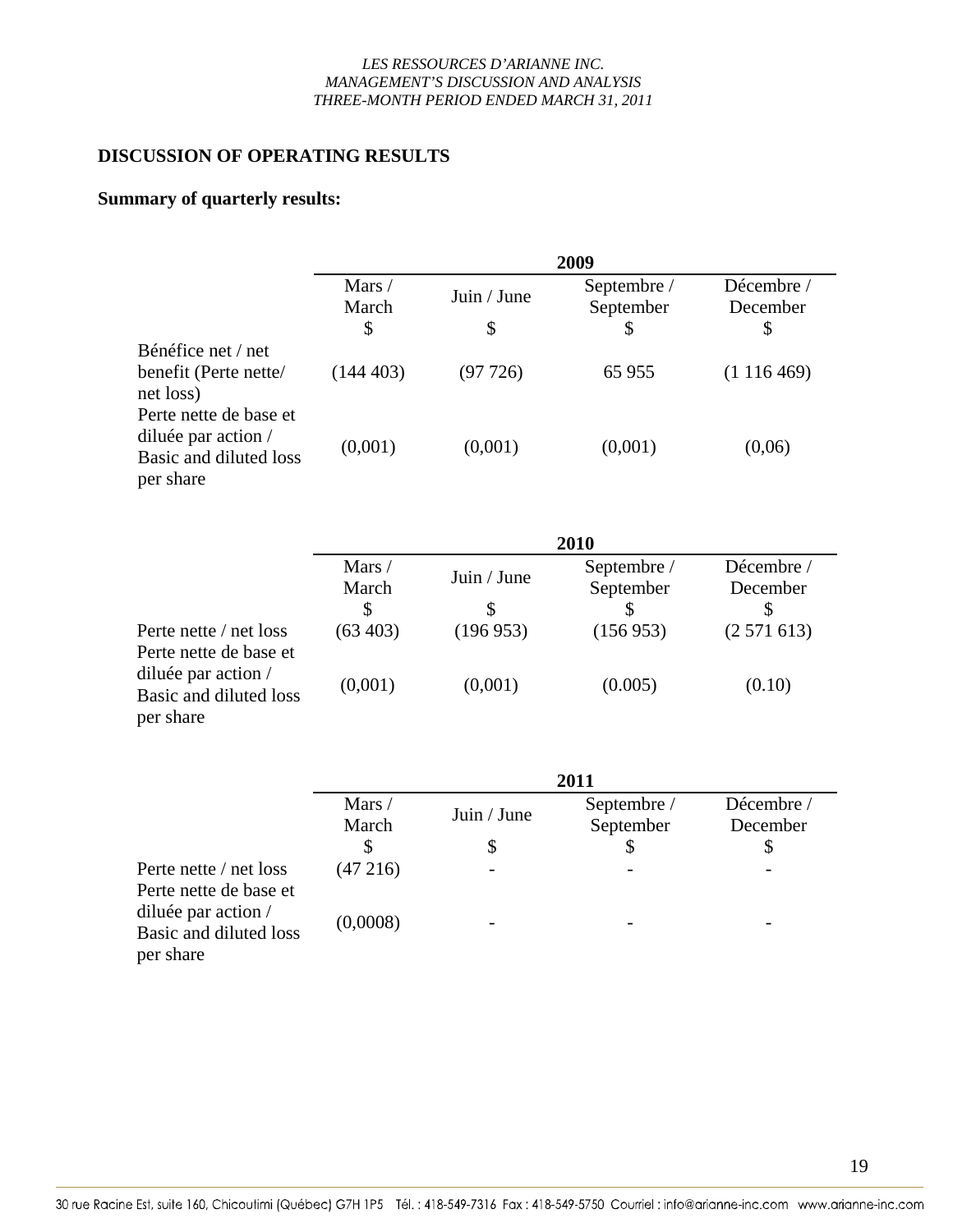# **WORKING CAPITAL SITUATION**

The working capital was up to \$2 795 468\$ as at March 31, 2011 compared with a \$535 063 working capital as at March 31, 2010. This increase is mainly caused by the financing that occurred in December 2010 and also by the increase of investment's fair market value as at March 31, 2011 available-for-sale.

The Company considers that liquidities are sufficient to meet all known commitments.

### **RELATED PARTY TRANSACTIONS**

The following operations occurred during the period ended March 31, 2011 and 2010, in the normal course of business, and were recorded at the amount of consideration paid

|                                                               | March    | March    |
|---------------------------------------------------------------|----------|----------|
|                                                               | 31, 2011 | 31, 2010 |
| Fees paid to administrators and directors                     |          | P.       |
| Salaries including premiums and benefits                      | 80 166   |          |
| Professional and management fees                              | 30 250   | 24 000   |
| Social benefits                                               | 39 907   |          |
| Total of short-term benefits for administrators and directors | 150 323  | 24 000   |
| Payments based on shares                                      | 72 400   |          |
| Total of compensation                                         | 222 723  | 24 000   |

An important part of salary and related benefits for the president, the vice-president of Research and Development and the vice-president Exploration have been capitalised to the Exploration Assets. The Company is related to another company due to the fact that they have some administrators in common.

The Company paid \$147,148 for Exploration and Valuation fees (\$91,240 in 2010).

As at March 31, The Company owed \$12,101 to this related company (\$43,062 in 2010). This amount due does not bear interest. These amounts are usually paid within the next month.

# **FINANCIAL INSTRUMENTS**

The fair market value of the Company's financial assets and liabilities is close to the book value, since they expire in the short term. Accounts receivable and accounts payable do not bear interest.

# **OFF BALANCESHEET ARRANGEMENTS**

As of March 31, 2011 the Company had no off-balance sheet arrangements.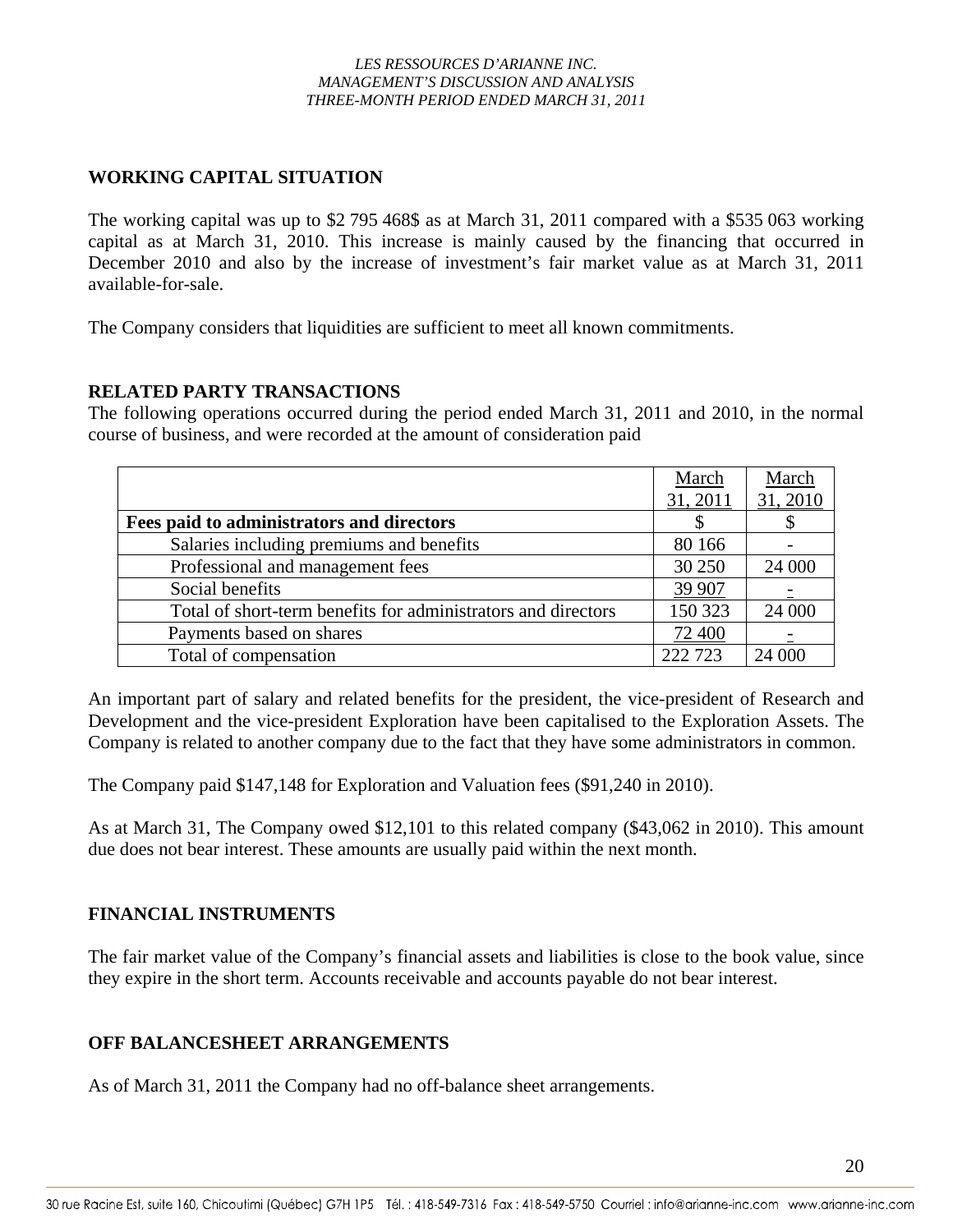# **OBLIGATIONS AND COMMITMENTS**

A) In May 2007, the Company signed a stock option agreement for 100% of the El Rey property in Mexico. By virtue of this agreement, the Company had to pay out USD\$155,000 to sellers. In May 2011, the Company had to make payments of USD\$145,000 (conditions were respected) and will have to make a last payment amounted to USD\$200,000 in May 2012. Sellers keep a 2% NSR, redeemable at anytime for the amount of USD\$1,500,000.

B) In April 2010, the Company signed a stock option agreement for the Brouillan West property in the province of Québec. By virtue of the agreement, the Company may benefit from 50% interest in the property in compensation for 700,000 common shares of the public company Exploration NQ Inc. (NQ), of which 50,000 are to be issued upon signature of the agreement (50,000 shares already issued for a sum of \$10,000), 50,000 shares on the first anniversary, 100,000 shares on the second anniversary, 200,000 shares on the third anniversary, and 300,000 shares on the fourth anniversary. NQ is committed to conducting exploration work worth \$500,000 over a four-year period. When NQ has spent a total of \$500,000 in exploration work on the property and issued a total of 700,000 common shares, the company will be recognized as having acquired 50% undivided interest in the property. The two parties shall form a joint venture with a view to carrying out conjoint exploration work. Following the exercising of the first option, NQ shall have the option of acquiring 30% additional interest in the property for an extra two years, in compensation for the publication of a preliminary economic appraisal evidencing an "assumed mineral resource" on the property. As at March 31, 2011, the property was still owned by the Company, which must maintain the validity of the property for the duration of the first stock option.

C) In November 2010, the Company signed a one-year agreement with RBL Entreprises (RBL) for the promotion of its activities at a monthly fee of \$1,950. By virtue of this agreement, the Company issued 100,000 stock options to RBL upon the signature date; each option allows acquiring one share at \$0.19 per share over a three-year period.

D) In February 2011, The Company signed a corporate development agreement with Javelin Partner from Toronto. The Company pays Javelin 5 000\$ per month for its services and granted Javelin 160 000 stock options that allows the owner acquiring one share at \$1.13 per share.

# **SUBSEQUENT EVENTS**

In May 2011, the Company has granted 275 000 stock options. Each stock option allow the owner to make subscription for \$1.25 per common share for a 10 year period.

In June 2011, the Company has granted 100 000 stock options. Each stock option allow the owner to make subscription for \$1.40 per common share for a 10 year period.

From April 1 to June 30, 2011, the Company issued 604,104 common shares following the subscription warrant exercise, for a total of \$140,520. During that period, the Company also issued 159,000 shares following the stock option exercise, for a total of \$24,850.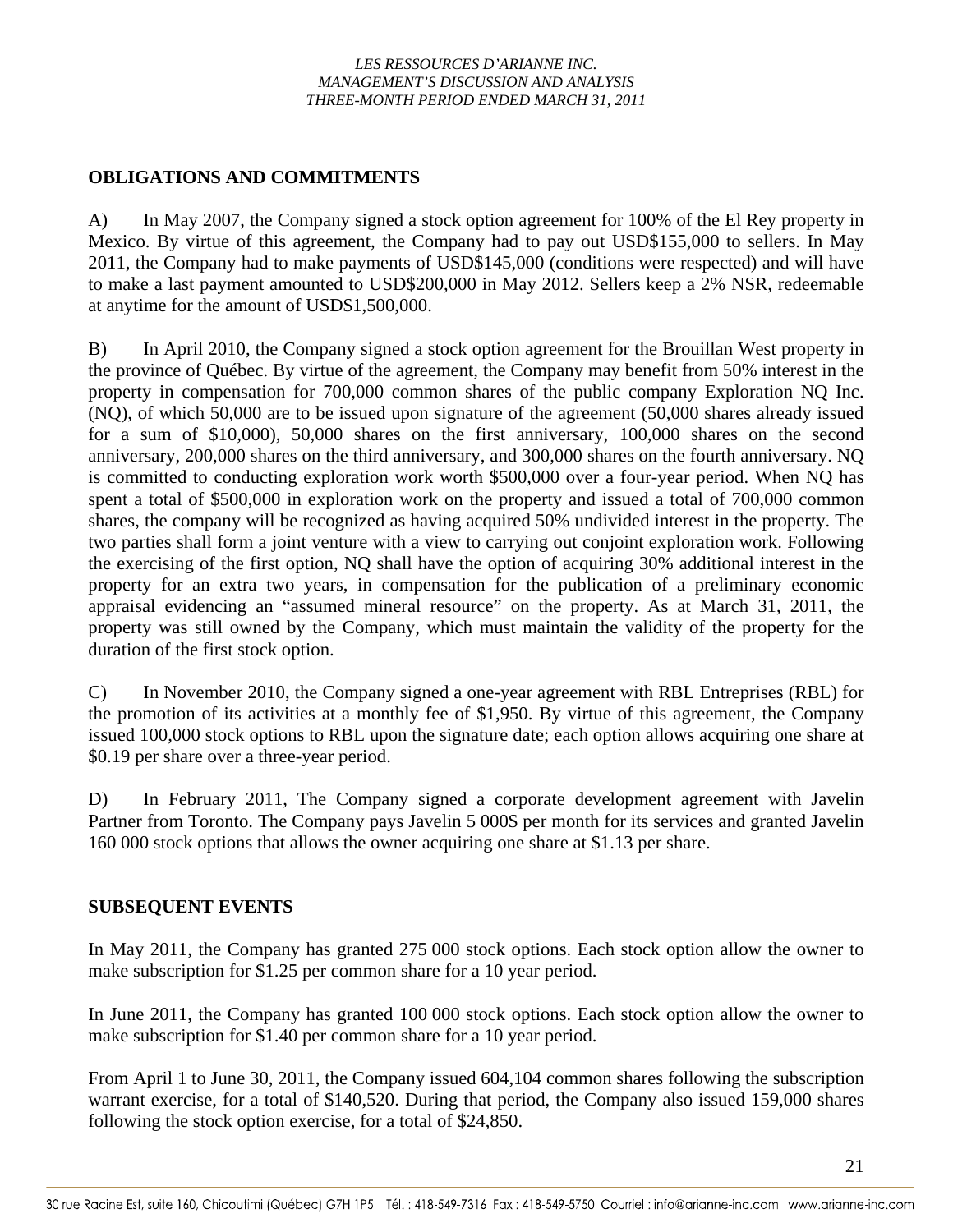In April 2011, the Company signed an agreement with the public company Mines Virgnia Inc. (Virginia) for the sale of 100% interest in the Komo, Wabamisk, and Lac H properties. By virtue of this agreement, Virginia issues 65,000 common shares to the Company. Moreover, the Company granted a 50% put option on the Opinaca property, compensated by the issue of 26,330 common Virginia shares, and the commitment of \$878,000 to exploration work over a five-year period.

In April 2011, the Company announced a private investment totalling a maximum of \$9,250,000, and comprising a maximum of 1,000,000 flow-through shares at \$1.25 per share, and a maximum of 8,000,000 units at \$1.00 per unit. Each subscription warrant would allow the holder to subscribe for a common share at \$1.50 over a two-year period. A 7% commission would be paid to the broker. The Company would also issue to the broker stock options equal to 7% of the number of flow-through shares and units issued. The broker's stock options would be exercisable over a two-year period. This private investment is subject to approval by regulatory authorities.

The consolidated interim financial statements have been prepared in accordance with IAS 34, *Interim Financial Reporting* as adopted by the Accounting Standards Board of Canada. These are the Company's first consolidated interim financial statements prepared in accordance with International Financial Reporting Standards ("IFRS") and IFRS 1 *First-time Adoption of International Financial Reporting Standards* has been applied and with the accounting policies the Company expects to adopt on its first annual IFRS December 31, 2011 financial statements. Those accounting policies are based on the IFRS and International Financial Reporting Interpretations Committee ("IFRIC") that the Company expects to be applicable at that time.

The consolidated interim financial statements were previously prepared under Canadian Generally Accepted Accounting Principles («GAAP»). The transition date to IFRS is January 1, 2010. An explanation of how the transition to IFRS has affected the reported financial position, financial performance and cash flows of the Company is provided in Note 21 which includes a reconciliation of equity and income statement for the comparative period and of equity at the date of transition reported under Canadian Generally Accepted Accounting Principles ("GAAP") to those reported for that period and at the date of transition under IFRS.

The financial statements have been prepared in accordance with Canadian generally accepted accounting principles and on the basis of the going-concern assumption, meaning that the Company will be able to realize its assets and discharge its liabilities in the normal course of operations.

Since the Company as yet to determine if the mining properties contains a mineral reserve that could be economically exploited. The exploration and the development of the mineral deposits imply important financial risk. The success of the Company will depend on certain factors, one of which is the risk related to the exploration and the extraction.

For the period ending March 31 2011, the Company registered a net loss of \$75,170 (\$63,904 in 2010). Management periodically searches for means of obtaining financing under the form of emitting flow through shares, subscription bonds and share options as to be able to peruse its activities. Even though, this has been possible in the past there is no guarantee that it will continue to success in the future. Should management be unable to obtain new funds, the Company could then be unable to continue its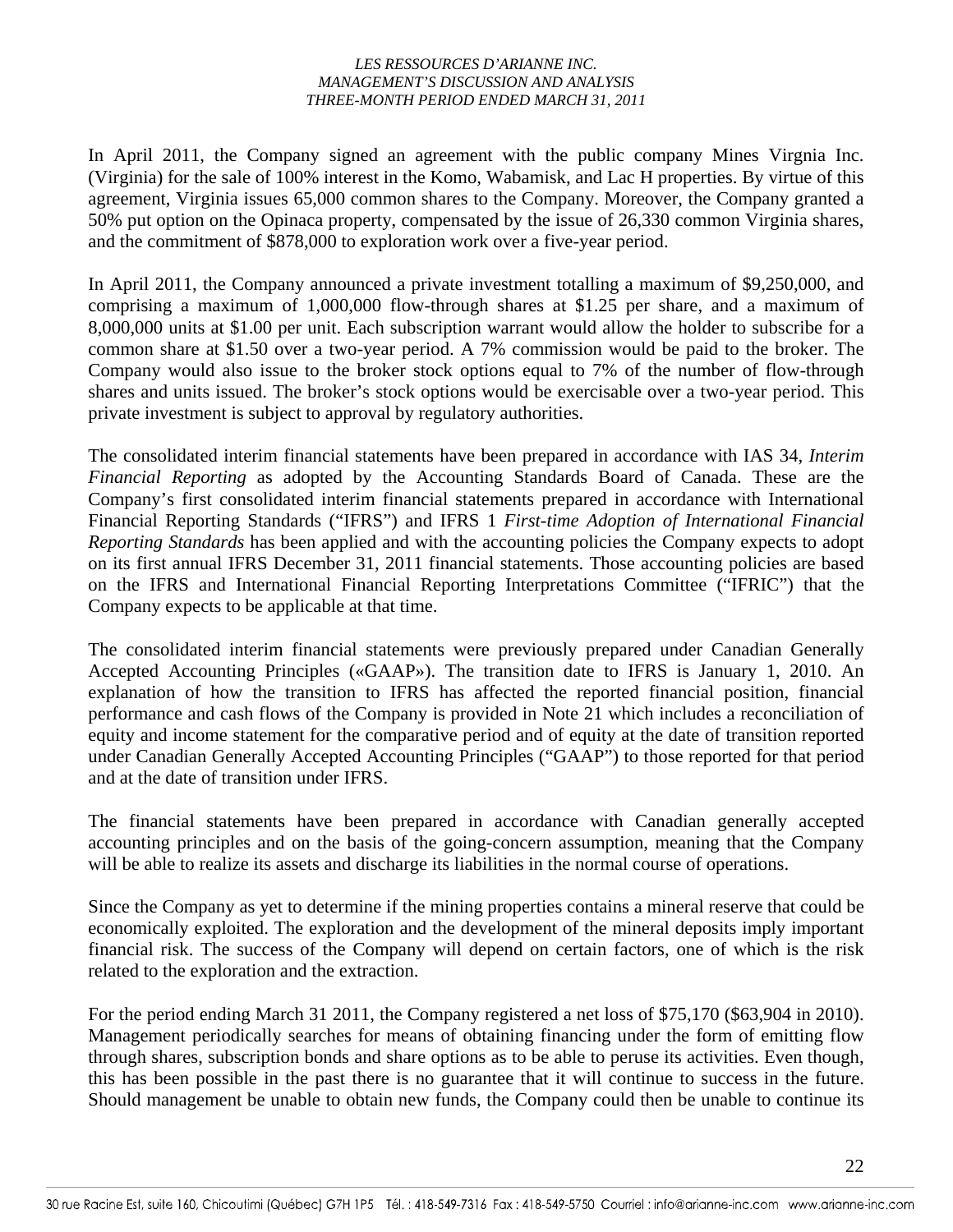activities, and the realized amounts as an asset could then be of a lesser value than what is presented in the financial statements.

The preparation of financial statements in accordance with IAS 34 requires the use of certain critical accounting estimates. It also requires management to exercise judgment in applying the Company's accounting policies. The note describes the areas involving a higher degree of judgment or complexity, or areas where assumptions and estimates are significant to the financial statements. These changes have no incidence on the Company. Principal accounting policies used for the quarter financial statements are described in note 3.

IFRS does not regulate accounting policies for flow-through shares and their fiscal treatment. The Company has adopted the same position for treatments as the Mining Workgroup on IFRS created by the Canadian Institute of Chartered Accountants (CICA) and the Prospectors and Developers Association of Canada (PDAC).

The Company considers the emitting flow through shares constitute in substance an emission of common share; the saleable rights of taxable deductibility. The saleable rights of taxable deductibility are evaluated by means of the method of relative fair value. When the flow-through shares are issued, the saleable rights of taxable deductibility are deferred and present as a liability in the financial statement. When the admissible expense is engaged (as long as the intent is to renounce it), the saleable rights of taxable deductibility is accounted as an expense as the reduction of the income taxes deferred and the liability account of the income taxes deferred is accounted temporarily for the differences that are taxable. These differences that come from the difference between the accounting values of admissible expenses can be capitalised as an asset in the financial statements and their fiscal value of these expenses. The renounced expenses relative to the flow through shares can lead to them being accounted as a differed income tax asset that has previously never been arrived at.

In our opinion, the relative fair value method could be utilized. Its use would cause the reprocessing of our figures to January 2010, and a reprocessing of our figures to the closing exercise of December 31, 2010. Furthermore, the figures of the closing quarter of March 31, 2011 would be different.

# **INFORMATION TECHNOLOGY**

Information technology is supported by accounting software that meets the needs of the Company. The technology enables the Company to prepare quarter reports and to budget costs.

Company management periodically reviewed its exploration budgets during 2010, relative to market developments, the sale or acquisition of exploration projects, price fluctuations of various minerals, and the financing potential thus generated.

# **COMMERCIAL ACTIVITIES**

The history of the Company is found on the Les Ressources d'Arianne Inc. Website, along with its operational, quality assurance, board of governors, and management policies.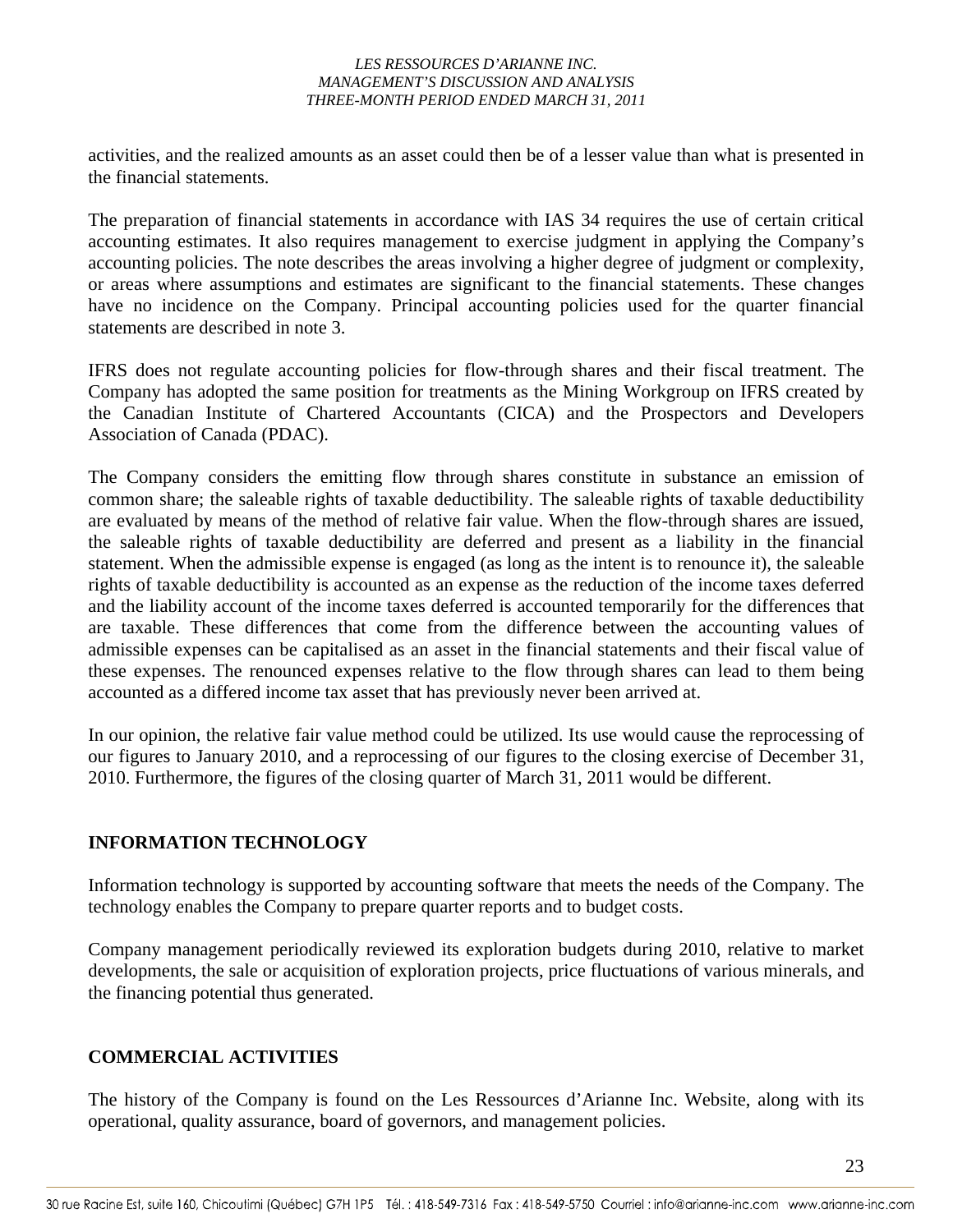The Company is a member of an Eco-Advising Chair, a research and intervention chair on information management systems for greenhouse gas emission accounting.

The Company is also part of an organization, LE CONSORTIUM DE RECHERCHE EN EXPLORATION MINÉRALE, a Quebec corporation involved in applied research on mining exploration throughout the province of Quebec.

As of December 31, 2010, no significant differences in accounting treatments had been detected and the Company does not anticipate that its opening balance sheet will require any significant adjustments upon the transition date, set for January 1, 2011. Application of the IFRS standards will not significantly modify the accounting practice of the Company. However, there will be more significant effects in terms of financial statement disclosures.

# **INTERNAL CONTROL OF FINANCIAL INFORMATIONS (ICFI)**

Management uses an internal financial information control system, which ensures access to the qualitative characteristics of the financial information useful to investors, lenders, and other creditors, current or potential, for decision-making purposes regarding the Company, based on the information reported in the financial statements. The characteristics of the financial information are: relevance, relative importance, reliability, application of essential and ancillary qualitative characteristics, such as comparability, verifiability, speed, and understandability. The burden of costs involved in providing useful financial information must not be omitted.

# **RISKS AND UNCERTAINTIES**

The following statements involve a number of risks which, according to Management, could materially affect the Company's activities:

# **Financial risk**

Additional funds may be required to finance exploration or development work. There is no assurance that such financing will be available to the Company. In addition, even though financing might be successfully completed, there is no assurance that it would be available on terms favourable to the Company or would provide sufficient funds to reach its objectives.

# **Risks related to property titles**

Although the Company has obtained title opinions with respect to some of its properties and has taken reasonable measures to ensure proper title to its properties, there is no guarantee that title to any of its properties will not be challenged or impugned. Third parties may have valid claims underlying portions of the Company's interests.

# **Risks related to industry conditions**

Mining exploration and development entail a high degree of risk that even careful assessment combined with experience and knowledge cannot completely eliminate.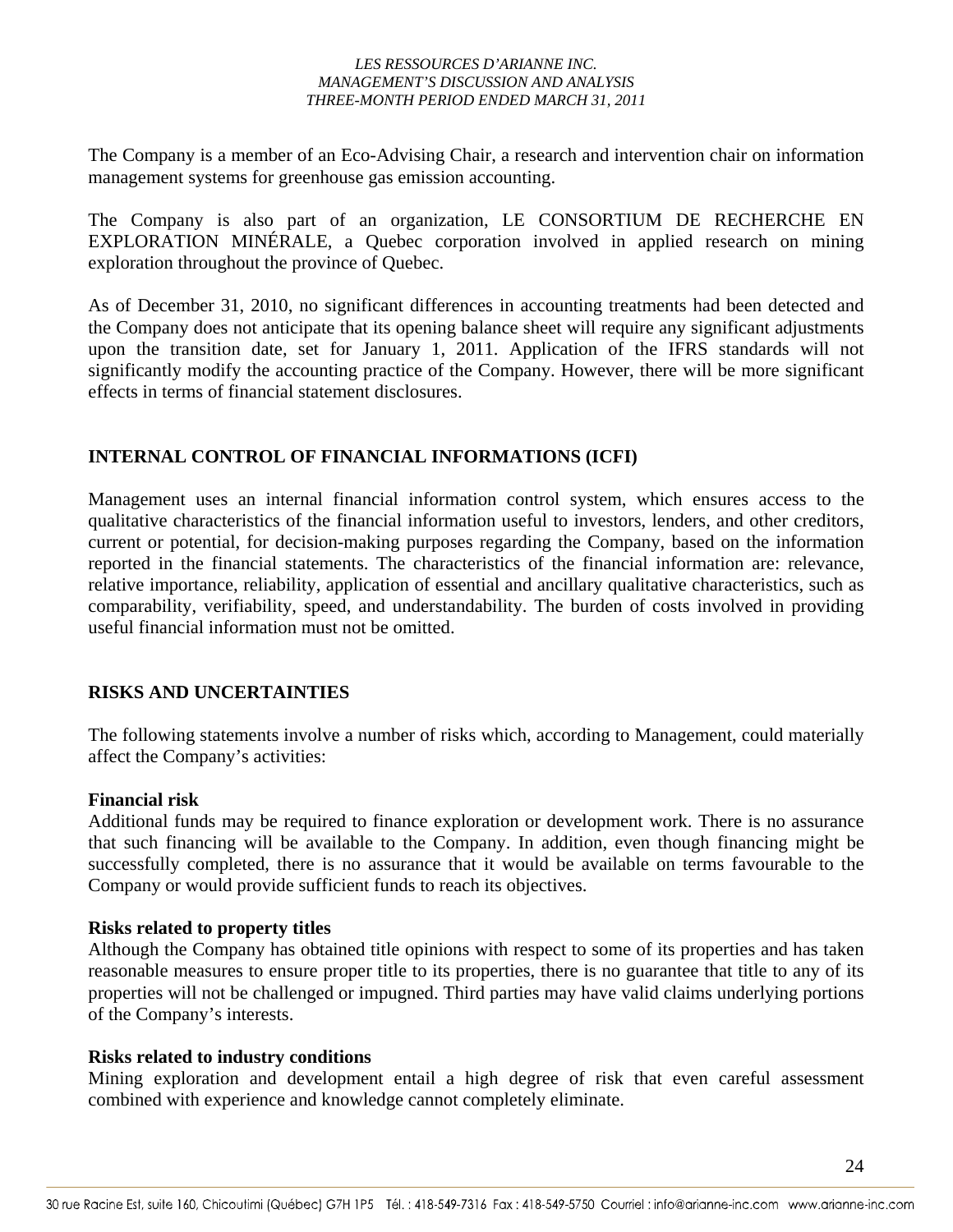While the discovery of a deposit can prove extremely lucrative, few properties explored ever reach the production stage. Considerable expenditures may be required to establish ore reserves, develop metallurgical processes and build the facilities required for mining and processing on a given site. There is no assurance that the Company's mineral exploration and development programs will result in profitable mining operations. The economic viability of mineral deposits depends on many factors, some of which are related to the specific characteristics of a given deposit, including its size, grade and proximity to infrastructure, as well as the cyclical nature of metal prices and such other factors as government regulations, especially regulations relating to royalties, allowable production, importing and exporting minerals, and environmental protection. The effect of these factors cannot be accurately evaluated.

### **Risks related to government regulations**

The Company's activities must comply with a variety of legislation governing exploration and development, environmental protection, permits and the overall approval of mining operations. Mining and exploration activities are also subject to various laws and regulations relating to environmental protection. The Company is of the opinion that it is in compliance with the material aspects of such legislation. Any changes in legislation could have an adverse effect on the Company's operations.

### **Risks related to taxation**

There can be no assurance that Canadian or Quebec taxation authorities will agree that the Company's expenditures qualify as Canadian Exploration Expenses. The Company is exposed to various financial risks: market risk, credit risk, and liquidity risk.

# - *Market risk*

# **i) Fair Value**

The fair appraisal value is set on the date of the statements and relative to relevant market information and other data regarding the financial instruments. The fair values of the cash account, exploration cash account, and creditors and incurred expenses closely correspond to their book values due to their short term. Investments are reported at fair value.

### **ii) Hierarchy of fair value measurements**

The only financial instruments measured at fair value are the cash, exploration cash account, and investments. These are classified as Level 1. They are measured based on observable market data. The Big Bang Ressources Ltée shares were classified as Level 3 of fair value hierarchy. They are measured based on non-observable market data.

### **iii) Interest risk rate**

Interest rate risk is the risk that the fair value of future cash flows of a financial instrument will fluctuate due to changes in market interest rates. Accordingly, there are a few exposures to fair value variation. The other financial assets and liabilities are not exposed to interest rate risk because they don't bear interest.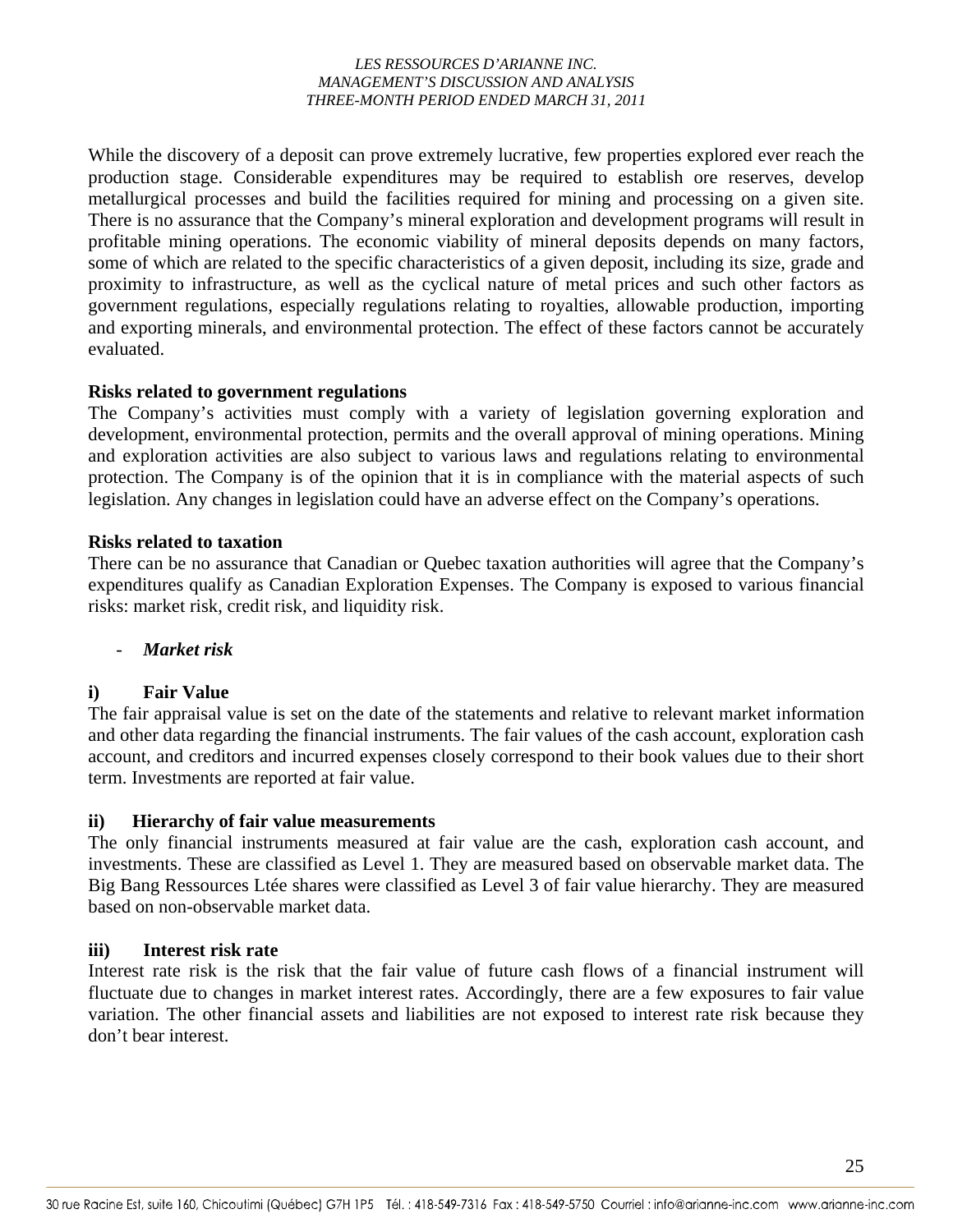### **iv) Currency risk**

The Company is exposed to currency risk due to a few transactions made in American dollars. As of December 31, 2010, the Company had a bank account in the amount of US\$16,250. Consequently, some assets, liabilities, and charges are exposed to currency fluctuations.

### - *Credit risk*

Credit risk is the risk that a party to a financial instrument cannot meet their obligations, leading to financial loss for the other party. The cash account, exploration cash account, and investments are the financial instruments of the Company that are most exposed to credit risk. The credit risk to the cash account and exploration cash account is limited because the parties to agreement are financial institutions with high credit ratings from international credit agencies. Moreover, as the majority of accounts receivable is with the provincial and federal governments, in the form of commodity tax credits and government funding, the credit risk is very limited.

### - *Liquidity risk*

The liquidity risk is the risk that an entity is unable to meet its financial liability obligations. At the end of December 2010, the Company had sufficient liquidity to manage, over the next fiscal year, its existing and future financial liabilities linked to company commitments.

The company provides information on the exploration expenses posted in Note 8 of its three-month quarter financial statements for the period ending March 31, 2011.

# **FURTHER INFORMATION FOR ISSUERS WITHOUT SIGNIFICANT INCOME**

General administration costs for the fiscal period ending March 31, 2010, comprise the following expenses:

|                                                            |          | <b>MARCH MARCH</b> |                                  |
|------------------------------------------------------------|----------|--------------------|----------------------------------|
|                                                            | 31, 2011 | 31, 2010           |                                  |
| Salaires et charges au titre des avantages du<br>personnel | 59 703   |                    | Salaries and employee benefits   |
| Rémunération à base d'actions                              | 72 400   |                    | Share-based compensation         |
| Honoraires professionnels et de consultants                | 28 103   | 7 700              | Professional and consultant fees |
| Honoraires de gestion                                      | 30 250   | 21 000             | Management fees                  |
| Inscription et registrariat                                | 21 5 37  | 17 7 16            | Registration and listing fees    |
| Publicité                                                  | 46 643   | 3 0 1 1            | Advertising                      |
| Promotion, représentation et déplacement                   | 36 704   | 4672               | Travelling and promotion         |
| Relation avec les investisseurs                            | 23 027   | 3 5 5 1            | <b>Relation with investors</b>   |
| <b>Assurances</b>                                          | 2 0 6 0  | 2 1 8 8            | Insurance                        |
| Loyer et frais de bureau                                   | 9 1 9 5  | 3813               | Rent and office expenses         |
| Intérêts et frais de banque                                | 568      | 253                | Interest and bank expenses       |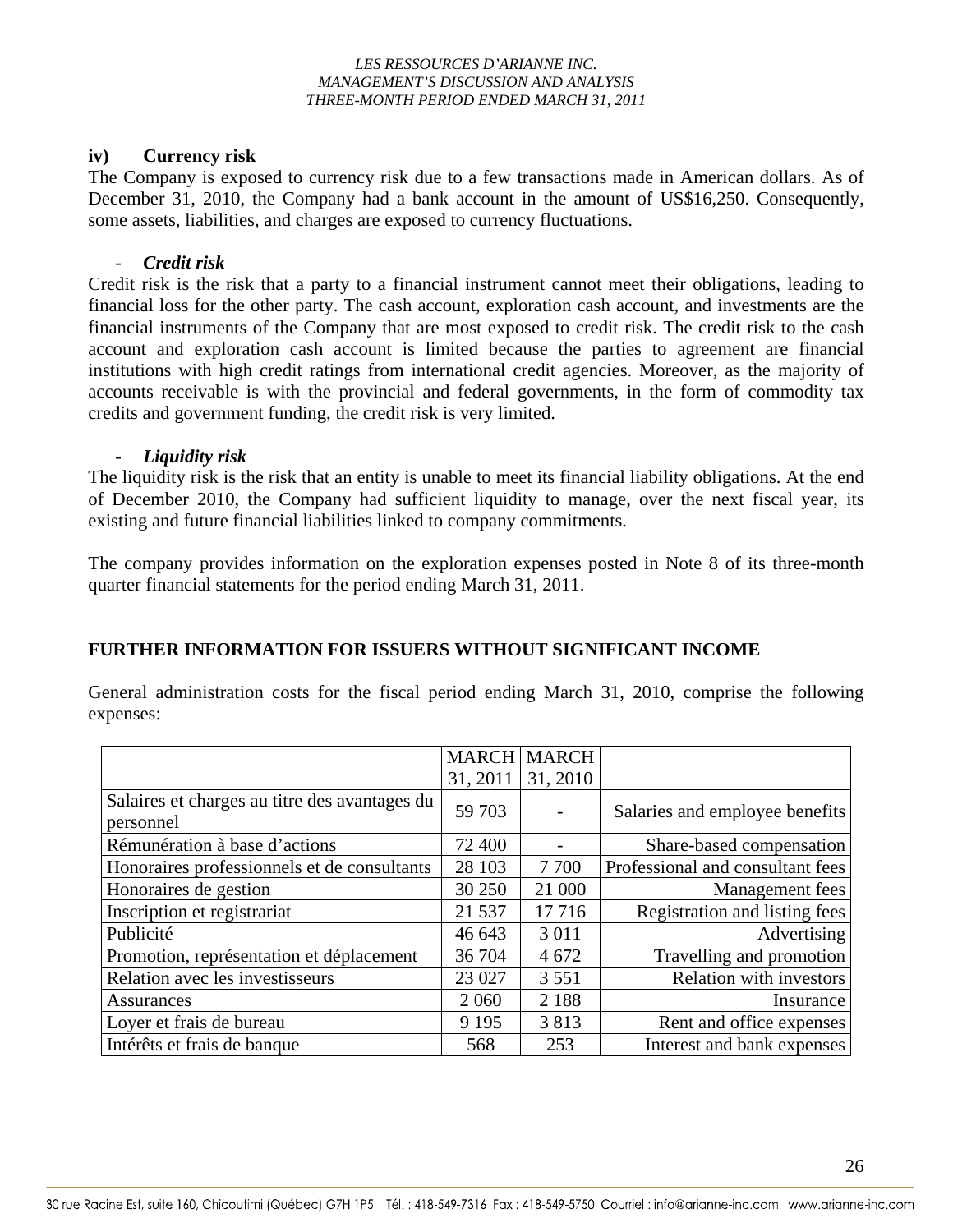### **CERTIFICATION OF DISCLOSURE IN ANNUAL REPORTS**

The Company President and the Chief financial officer have signed the official certifications as required by Regulation 52-109A1, Certification of disclosure in issuers' annual and interim filings, which confirms that the annual reports submitted have been controlled for false or misleading information, and the presentation of a true-and-fair view. The Company President and the Chief financial officer have confirmed having examined the financial statements and management report.

### **MANAGEMENT'S RESPONSABILITY**

The Company's management is responsible for the financial statements and other financial information in this report. The statements were prepared in accordance with Generally Accepted Accounting Principles in Canada and were approved by the Board of Directors upon recommendation of the Audit Committee. These financial statements include certain amounts based on the use of estimates and judgments. Management has established these amounts in a reasonable manner, in order to ensure that the financial statements are presented fairly in all material respects.

Additional information is available on SEDAR at www.sedar.com in the section of documents submitted by Arianne or on the Company's Website www.arianne-inc.com

*Saguenay, July 14, 2011* 

(s) Bernard Lapointe (s) Lucie Hébert Bernard Lapointe Lucie Hébert CA

President Chief Financial Officer